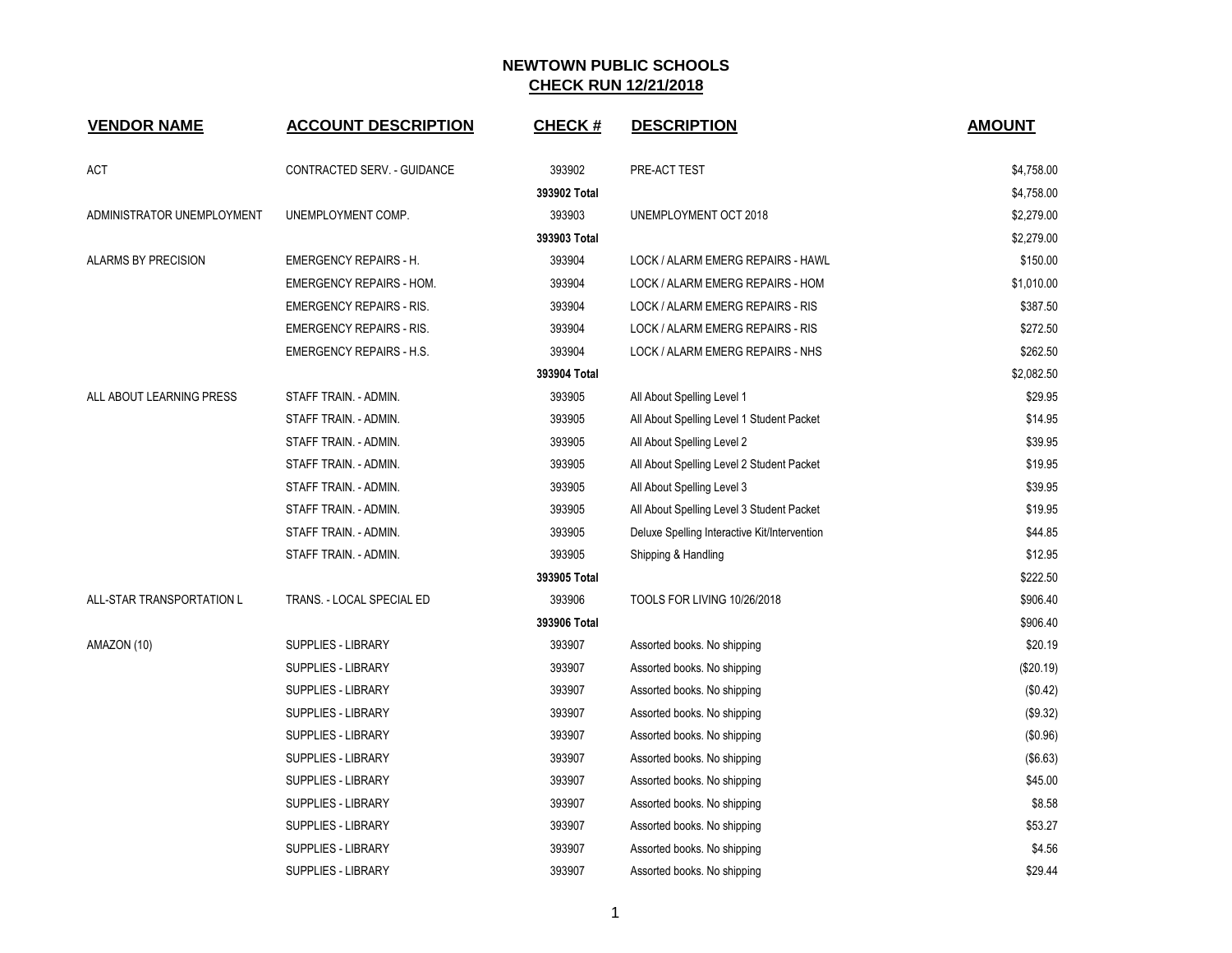| <b>VENDOR NAME</b> | <b>ACCOUNT DESCRIPTION</b>       | <b>CHECK#</b> | <b>DESCRIPTION</b>                                    | <b>AMOUNT</b> |
|--------------------|----------------------------------|---------------|-------------------------------------------------------|---------------|
| AMAZON (10)        | SUPPLIES - LIBRARY               | 393907        | Assorted books. No shipping                           | \$309.00      |
|                    | <b>SUPPLIES - LIBRARY</b>        | 393907        | Assorted books. No shipping                           | \$360.95      |
|                    | <b>SUPPLIES - LIBRARY</b>        | 393907        | Assorted books, see attached. No shipping.            | (\$3.18)      |
|                    | <b>SUPPLIES - LIBRARY</b>        | 393907        | Assorted books, see attached. No shipping.            | \$18.52       |
|                    | <b>SUPPLIES - LIBRARY</b>        | 393907        | Assorted books, see attached. No shipping.            | \$26.84       |
|                    |                                  | 393907 Total  |                                                       | \$835.65      |
| AMAZON (12)        | INSTR. SUPPLIES - CLASSROOM      | 393908        | Various supplies, playground items as needed.         | \$81.70       |
|                    | INSTR. SUPPLIES - COMPUTER ED.   | 393908        | Assorted items for use in computer classes            | \$203.94      |
|                    | INSTR. SUPPLIES - COMPUTER ED.   | 393908        | Assorted items for use in computer classes            | (\$31.92)     |
|                    | INSTR. SUPPLIES - COMPUTER ED.   | 393908        | Assorted items for use in computer classes            | (\$27.78)     |
|                    | INSTR. SUPPLIES - COMPUTER ED.   | 393908        | Assorted items for use in computer classes            | \$411.97      |
|                    | INSTR. SUPPLIES - COMPUTER ED.   | 393908        | shipping                                              | \$4.95        |
|                    | INSTR. SUPPLIES - CLASSROOM      | 393908        | For supplies as need through the school year.         | \$119.32      |
|                    | INSTR. SUPPLIES - CLASSROOM      | 393908        | For supplies as need through the school year.         | \$19.99       |
|                    | INSTR. SUPPLIES - CLASSROOM      | 393908        | For supplies as need through the school year.         | \$33.99       |
|                    | INSTR. SUPPLIES - CLASSROOM      | 393908        | For supplies as need through the school year.         | \$77.76       |
|                    | INSTR. SUPPLIES - CLASSROOM      | 393908        | For supplies as need through the school year.         | \$44.95       |
|                    | INSTR. SUPPLIES - READING        | 393908        | Assorted book titles for reading classes              | \$40.94       |
|                    | INSTR. SUPPLIES - READING        | 393908        | Assorted book titles for reading classes              | \$15.05       |
|                    | <b>INSTR. SUPPLIES - READING</b> | 393908        | Assorted book titles for reading classes              | \$5.76        |
|                    | INSTR. SUPPLIES - READING        | 393908        | Assorted book titles for reading classes              | \$5.21        |
|                    | <b>INSTR. SUPPLIES - READING</b> | 393908        | Assorted book titles for reading classes              | \$16.09       |
|                    | INSTR. SUPPLIES - READING        | 393908        | Assorted book titles for reading classes              | \$8.49        |
|                    | <b>INSTR. SUPPLIES - READING</b> | 393908        | Assorted book titles for reading classes              | \$198.33      |
|                    | INSTR. SUPPLIES - READING        | 393908        | Shipping                                              | \$25.29       |
|                    | OFF. SUPPLIES - ADMIN.           | 393908        | Tourniquet hemorrhage control kits for emergency team | \$209.58      |
|                    |                                  | 393908 Total  |                                                       | \$1,463.61    |
| AMAZON (13)        | OFF. SUPPLIES - ADMIN.           | 393909        | Plates, napkins, cups & utensils - no shipping        | \$62.25       |
|                    | OFF. SUPPLIES - ADMIN.           | 393909        | Hand Soap - Office/Admin Use - no shipping            | \$52.44       |
|                    | REPAIRS - CLASSROOM              | 393909        | NEC NP610S - Replacement Bulb for Projector in Gym    | \$88.00       |
|                    |                                  | 393909 Total  |                                                       | \$202.69      |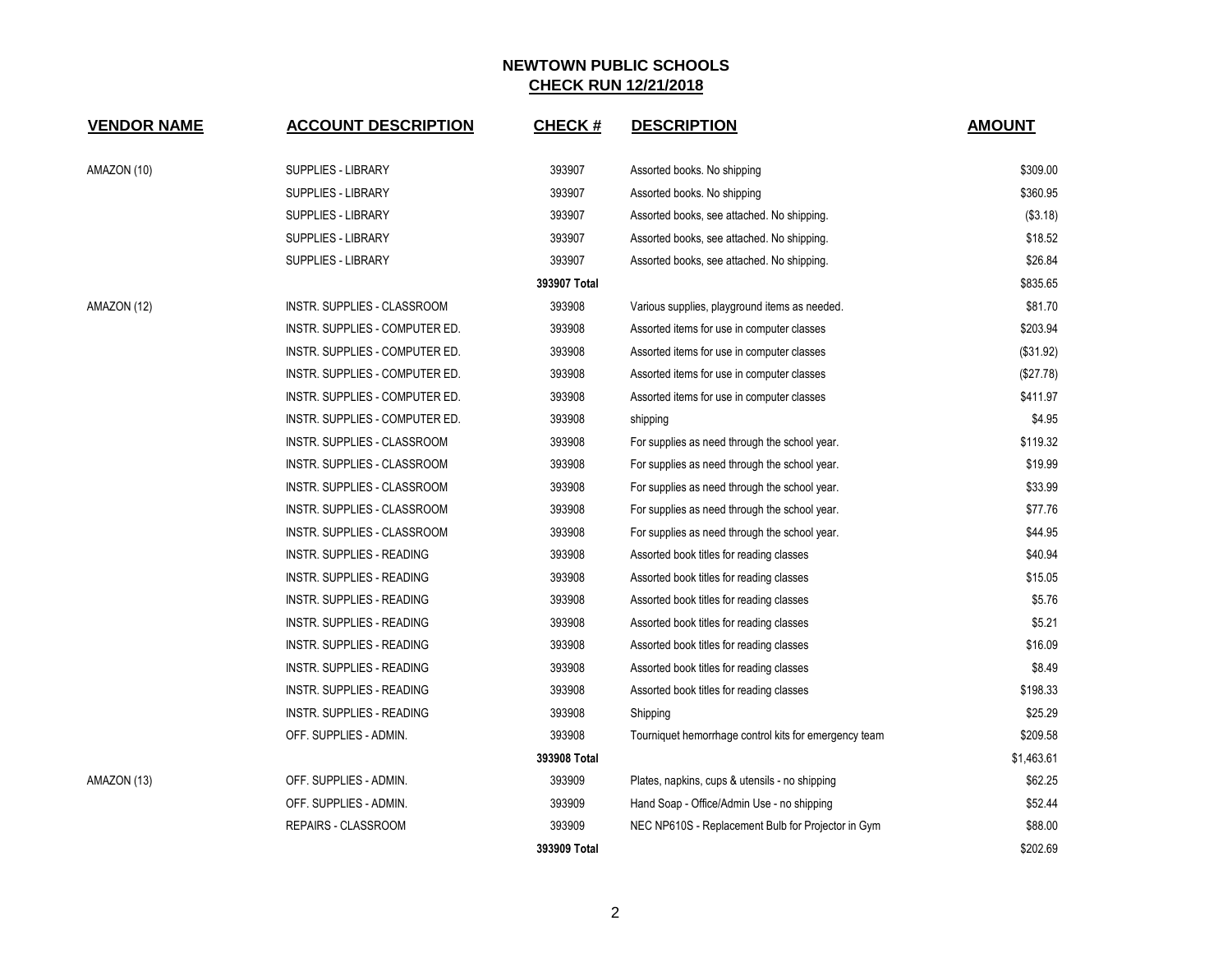| <b>VENDOR NAME</b> | <b>ACCOUNT DESCRIPTION</b>         | <b>CHECK#</b> | <b>DESCRIPTION</b>          | <b>AMOUNT</b> |
|--------------------|------------------------------------|---------------|-----------------------------|---------------|
| AMAZON (17)        | OTHER SUPPLIES - STAFF DEVELOP.    | 393910        | classroom supplies (92007)  | \$39.25       |
|                    | INSTR. SUPPLIES - SP. ED. PREK-8   | 393910        | <b>EDUCATIONAL SUPPLIES</b> | \$37.71       |
|                    | INSTR. SUPPLIES - SP. ED. PREK-8   | 393910        | EDUCATIONAL SUPPLIES        | \$16.95       |
|                    | INSTR. SUPPLIES - SP. ED. PREK-8   | 393910        | EDUCATIONAL SUPPLIES        | \$5.33        |
|                    | INSTR. SUPPLIES - SP. ED. PREK-8   | 393910        | <b>EDUCATIONAL SUPPLIES</b> | \$21.63       |
|                    | INSTR. SUPPLIES - SP. ED. PREK-8   | 393910        | EDUCATIONAL SUPPLIES        | \$29.13       |
|                    | INSTR. SUPPLIES - SP. ED. PREK-8   | 393910        | EDUCATIONAL SUPPLIES        | \$106.34      |
|                    | INSTR. SUPPLIES - SP. ED. PREK-8   | 393910        | EDUCATIONAL SUPPLIES        | \$35.35       |
|                    | INSTR. SUPPLIES - SP. ED. PREK-8   | 393910        | EDUCATIONAL SUPPLIES        | \$40.24       |
|                    | INSTR. SUPPLIES - SP. ED. PREK-8   | 393910        | EDUCATIONAL SUPPLIES        | \$66.71       |
|                    | INSTR. SUPPLIES - SP. ED. PREK-8   | 393910        | <b>EDUCATIONAL SUPPLIES</b> | (S5.33)       |
|                    | INSTR. SUPPLIES - SP. ED. PREK-8   | 393910        | EDUCATIONAL SUPPLIES        | \$15.89       |
|                    |                                    | 393910 Total  |                             | \$409.20      |
| AMAZON (9)         | INSTR. SUPPLIES - CLASSROOM        | 393911        | <b>GRAPHICS</b>             | \$16.99       |
|                    | INSTR. SUPPLIES - CLASSROOM        | 393911        | <b>GRAPHICS</b>             | \$39.87       |
|                    | INSTR. SUPPLIES - CLASSROOM        | 393911        | <b>YEARBOOK</b>             | \$5.00        |
|                    | INSTR. SUPPLIES - CLASSROOM        | 393911        | <b>YEARBOOK</b>             | \$522.00      |
|                    | INSTR. SUPPLIES - CLASSROOM        | 393911        | <b>ATHLETICS</b>            | \$36.87       |
|                    | INSTR. SUPPLIES - CLASSROOM        | 393911        | <b>GRAPHICS</b>             | \$215.91      |
|                    | <b>INSTR. SUPPLIES - CLASSROOM</b> | 393911        | <b>YEARBOOK</b>             | \$96.01       |
|                    | INSTR. SUPPLIES - CLASSROOM        | 393911        | <b>GRAPHICS</b>             | \$16.89       |
|                    | INSTR. SUPPLIES - CLASSROOM        | 393911        | <b>GRAPHICS</b>             | \$5.77        |
|                    | INSTR. SUPPLIES - CLASSROOM        | 393911        | <b>GRAPHICS</b>             | \$127.57      |
|                    | INSTR. SUPPLIES - CLASSROOM        | 393911        | <b>GRAPHICS</b>             | \$490.53      |
|                    | INSTR. SUPPLIES - CLASSROOM        | 393911        | <b>GRAPHICS</b>             | \$13.34       |
|                    | INSTR. SUPPLIES - CLASSROOM        | 393911        | TECH CLUB                   | \$3.01        |
|                    | INSTR. SUPPLIES - CLASSROOM        | 393911        | <b>TECH CLUB</b>            | \$24.65       |
|                    | INSTR. SUPPLIES - CLASSROOM        | 393911        | UNIFIED ARTS                | \$36.36       |
|                    | INSTR. SUPPLIES - CLASSROOM        | 393911        | <b>OFFICE</b>               | \$35.10       |
|                    | INSTR. SUPPLIES - CLASSROOM        | 393911        | <b>GRAPHICS</b>             | \$192.07      |
|                    | INSTR. SUPPLIES - CLASSROOM        | 393911        | <b>GRAPHICS</b>             | \$8.05        |
|                    | INSTR. SUPPLIES - CLASSROOM        | 393911        | <b>YEARBOOK</b>             | \$99.58       |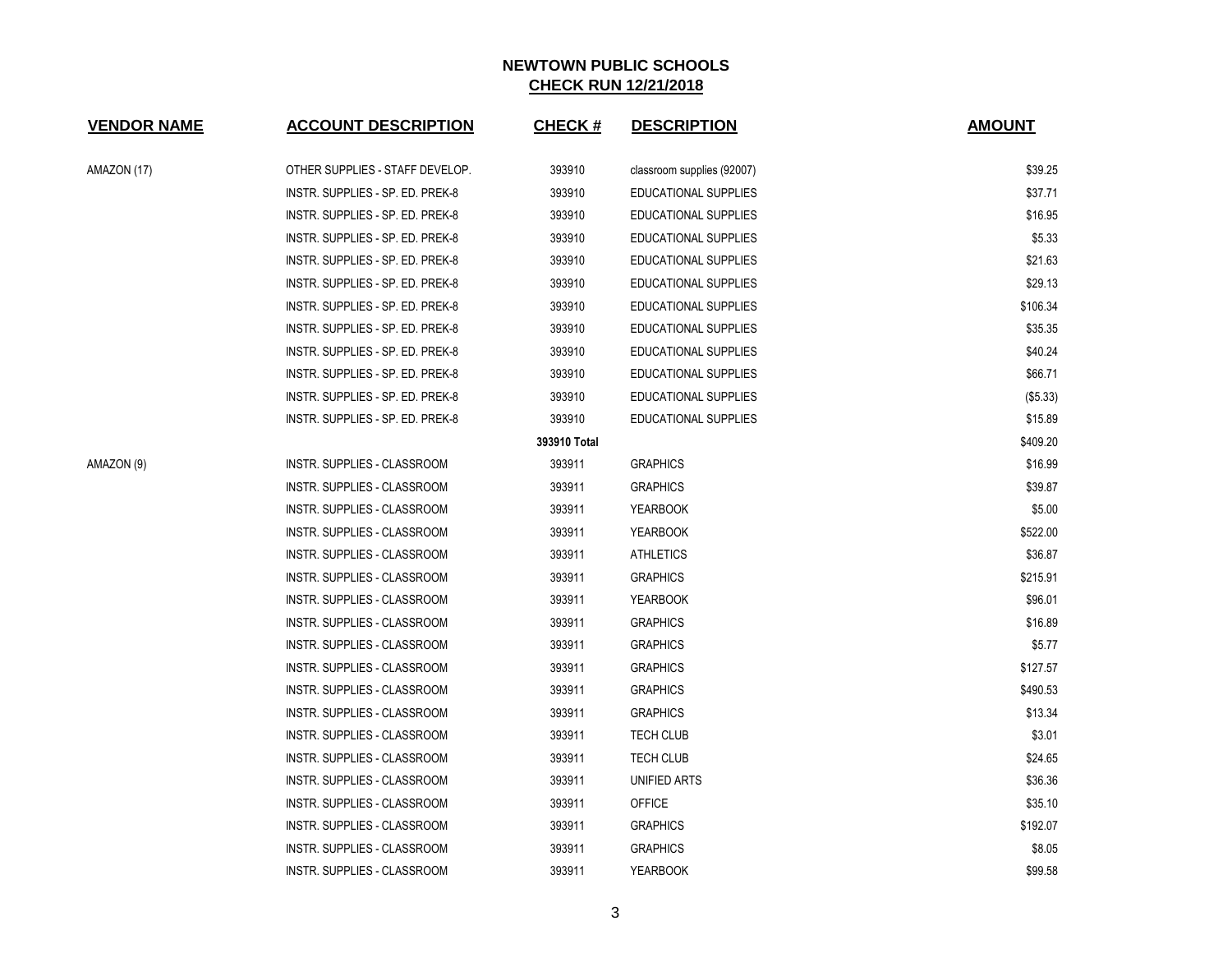| <b>VENDOR NAME</b> | <b>ACCOUNT DESCRIPTION</b>       | <b>CHECK#</b> | <b>DESCRIPTION</b>                                                        | <b>AMOUNT</b> |
|--------------------|----------------------------------|---------------|---------------------------------------------------------------------------|---------------|
| AMAZON (9)         | INSTR. SUPPLIES - CLASSROOM      | 393911        | <b>GRAPHICS</b>                                                           | \$157.90      |
|                    | INSTR. SUPPLIES - CLASSROOM      | 393911        | <b>GRAPHICS</b>                                                           | \$29.18       |
|                    | INSTR. SUPPLIES - CLASSROOM      | 393911        | <b>GRAPHICS</b>                                                           | \$52.89       |
|                    | INSTR. SUPPLIES - CLASSROOM      | 393911        | <b>ATHLETICS</b>                                                          | (\$28.25)     |
|                    | INSTR. SUPPLIES - CLASSROOM      | 393911        | <b>GRAPHICS</b>                                                           | \$38.99       |
|                    | INSTR. SUPPLIES - CLASSROOM      | 393911        | <b>TECH CLUB</b>                                                          | \$15.95       |
|                    | INSTR. SUPPLIES - TECH ED.       | 393911        | WOOVEN TOTE BAGS-TRANSFER VINYL-HEAT PRESS MACHINE                        | \$279.99      |
|                    | <b>INSTR. SUPPLIES - SPORTS</b>  | 393911        | Girls Indoor Track-(2) sets Agility Hurdles 6 inch/ 6 Stopwatches         | \$209.24      |
|                    | INSTR. SUPPLIES - SOC. STUDIES   | 393911        | Social Studies department supplies: Electric pencil sharpener             | \$11.29       |
|                    | INSTR. SUPPLIES - SOC. STUDIES   | 393911        | Social Studies department supplies: Electric pencil sharpener             | \$59.89       |
|                    | INSTR. SUPPLIES - SOC. STUDIES   | 393911        | Social Studies department supplies: Electric pencil sharpener             | \$9.49        |
|                    | INSTR. SUPPLIES - SOC. STUDIES   | 393911        | Social Studies department supplies: Electric pencil sharpener             | \$86.65       |
|                    | INSTR. SUPPLIES - WORLD LANG.    | 393911        | World Language Dept. supplies: Audio Dictaphone, 10-pack of headsets      | \$84.87       |
|                    | INSTR. SUPPLIES - WORLD LANG.    | 393911        | World Language Dept. supplies: Audio Dictaphone, 10-pack of headsets      | \$27.76       |
|                    | INSTR. SUPPLIES - WORLD LANG.    | 393911        | World Language Dept. supplies: Audio Dictaphone, 10-pack of headsets      | \$14.86       |
|                    | INSTR. SUPPLIES - WORLD LANG.    | 393911        | World Language Dept. supplies: Audio Dictaphone, 10-pack of headsets      | \$70.36       |
|                    | INSTR. SUPPLIES - WORLD LANG.    | 393911        | World Language Dept. supplies: Audio Dictaphone, 10-pack of headsets      | \$316.47      |
|                    | INSTR. SUPPLIES - SOC. STUDIES   | 393911        | SS Dept. supplies: Canisters of disinfecting wipes. No shipping.          | \$46.80       |
|                    | INSTR. SUPPLIES - ENGLISH        | 393911        | Dust off Duster, twist ties, mircofiber towels for white bds, power strip | \$32.09       |
|                    | <b>INSTR. SUPPLIES - SCIENCE</b> | 393911        | Dust off duster, twist ties, towels for white boards, power strip         | \$18.84       |
|                    | <b>INSTR. SUPPLIES - SCIENCE</b> | 393911        | Dust off duster, twist ties, towels for white boards, power strip         | (\$25.98)     |
|                    | <b>INSTR. SUPPLIES - SCIENCE</b> | 393911        | Dust off duster, twist ties, towels for white boards, power strip         | \$25.98       |
|                    | <b>INSTR. SUPPLIES - SCIENCE</b> | 393911        | Dust off duster, twist ties, towels for white boards, power strip         | \$13.28       |
|                    | INSTR. SUPPLIES - GUIDANCE       | 393911        | RiteCo 15201 Poster board/Railroad Board, 4-Ply, 22" x 28"                | \$25.79       |
|                    | INSTR. SUPPLIES - SCIENCE        | 393911        | STANLEY CONSUMER TOL ORGANIZER AEROSPACE PROGRAM                          | \$86.58       |
|                    | INSTR. SUPPLIES - TECH ED.       | 393911        | 20 SanDisk 32GB Ultra Class 10 SDHC UHS-I Memory Card                     | \$214.79      |
|                    | <b>INSTR. SUPPLIES - ART</b>     | 393911        | 2 TAPE DISPENSERS                                                         | \$23.80       |
|                    | INSTR. SUPPLIES - C.W.E.         | 393911        | The Gardening Workbook PLUS Plant Science & Nutrition                     | \$35.97       |
|                    | INSTR. SUPPLIES - C.W.E.         | 393911        | The Gardening Workbook PLUS Plant Science & Nutrition: For Kids           | \$9.85        |
|                    | REPAIRS - C.W.E.                 | 393911        | Blazer 381 ODM-24 Orange 48-Inch Fiberglass Pole Reflective               | \$23.94       |
|                    | REPAIRS - C.W.E.                 | 393911        | Blazer 381 ODM-24 Orange 48-Inch Fiberglass Pole Reflective               | \$54.75       |
|                    | REPAIRS - C.W.E.                 | 393911        | Blazer 381ODM-24 Orange 48-Inch Fiberglass Pole Reflective                | \$51.94       |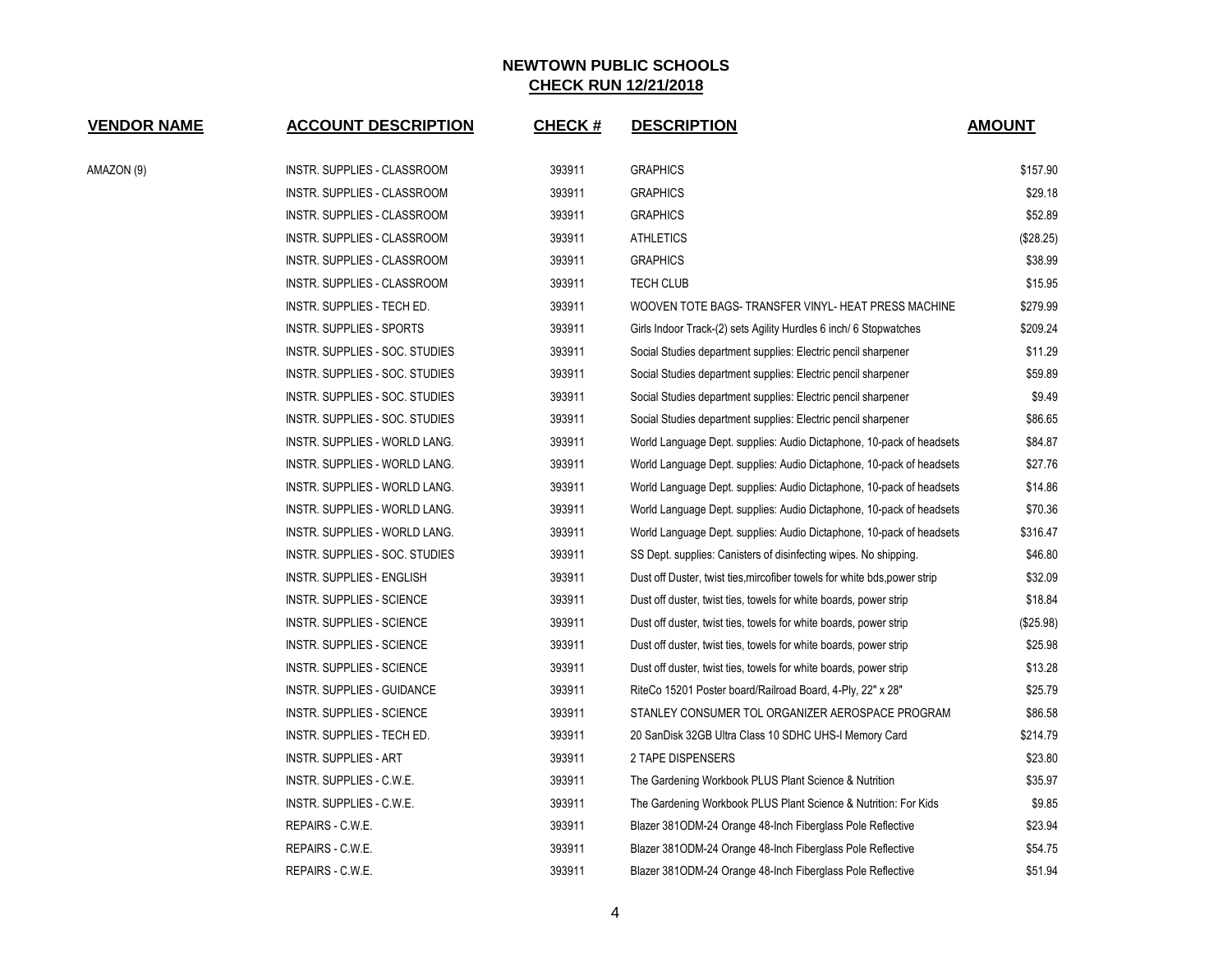| <b>VENDOR NAME</b>               | <b>ACCOUNT DESCRIPTION</b>       | <b>CHECK#</b> | <b>DESCRIPTION</b>                                           | <b>AMOUNT</b> |
|----------------------------------|----------------------------------|---------------|--------------------------------------------------------------|---------------|
| AMAZON (9)                       | <b>INSTR. SUPPLIES - MUSIC</b>   | 393911        | 3 PACKS OF 100 AA BATTERIES                                  | \$59.97       |
|                                  | <b>INSTR. SUPPLIES - ART</b>     | 393911        | U.S. Art Supply 24 Color Acrylic Paint Jar Set 100ml Bottles | \$49.96       |
|                                  |                                  | 393911 Total  |                                                              | \$4,171.45    |
| APPLE INC.                       | EQUIPMENT - INFO. TECH.          | 393912        | STM dux Case for iPad (5th and 6th Gen) Red - 10 pack        | \$6,990.00    |
|                                  |                                  | 393912 Total  |                                                              | \$6,990.00    |
| ASSOCIATED REFUSE HAULERS        | <b>REFUSE REMOVAL</b>            | 393913        | EXTRA DUMPSTER PICKUPS - 2018-2019                           | \$200.00      |
|                                  | REFUSE REMOVAL                   | 393913        | EXTRA DUMPSTER PICKUPS - 2018-2019                           | \$508.31      |
|                                  |                                  | 393913 Total  |                                                              | \$708.31      |
| <b>BER</b>                       | STAFF TRAIN. - STAFF DEVELOP.    | 393914        | STAFF TRAIN. - STAFF DEVELOP.                                | \$2,151.00    |
|                                  |                                  | 393914 Total  |                                                              | \$2,151.00    |
| <b>BERNSON, PETER</b>            | STAFF TRAIN. - CLASSROOM         | 393915        | NSTA CONF HOTEL, MEALS & CONF FEE                            | \$1,099.16    |
|                                  | STAFF TRAVEL - CLASSROOM         | 393915        | AIRFARE NSTA CONF                                            | \$120.00      |
|                                  |                                  | 393915 Total  |                                                              | \$1,219.16    |
| <b>PRIVATE</b>                   | TUITION - OUT-OF-DISTRICT        | 393916        | TUITION - OUT-OF-DISTRICT                                    | \$12,500.00   |
|                                  |                                  | 393916 Total  |                                                              | \$12,500.00   |
| <b>BROOKS ENVIRONMENTAL CONS</b> | PROF. SERV. - B. & G.            | 393917        | ASBESTOS DESIGNATED PERSON 2018-2019                         | \$850.00      |
|                                  |                                  | 393917 Total  |                                                              | \$850.00      |
| CARTISANO, ELIZABETH JEAN        | STAFF TRAVEL - INFO. TECH.       | 393918        | Intra District travel and training classes                   | \$55.54       |
|                                  | STAFF TRAVEL - INFO. TECH.       | 393918        | Intra District travel and training classes                   | \$67.04       |
|                                  |                                  | 393918 Total  |                                                              | \$122.58      |
| <b>CED</b>                       | <b>B&amp;G SUPPLIES - MAINT.</b> | 393919        | EMERGENCY LIGHT BALLASTS - MAINT SUPPLIES                    | \$3,375.00    |
|                                  |                                  | 393919 Total  |                                                              | \$3,375.00    |
| <b>CES</b>                       | REPAIRS - SP/HEAR.               | 393920        | TECH EVAL HOM                                                | \$167.00      |
|                                  |                                  | 393920 Total  |                                                              | \$167.00      |
| CHARTER COMMUNICATION            | INSTR. SUPPLIES - TECH ED.       | 393921        | <b>CABLE TV</b>                                              | \$7.37        |
|                                  |                                  | 393921 Total  |                                                              | \$7.37        |
| CNH INDUSTRIAL CAPITAL AM        | <b>B&amp;G CONTRACTED SERV.</b>  | 393922        | LOADER LEASE YEAR 2 - 2017-2018                              | \$22,812.91   |
|                                  |                                  | 393922 Total  |                                                              | \$22,812.91   |
| <b>CONN READING ASSOCIATION</b>  | STAFF TRAIN. - STAFF DEVELOP.    | 393923        | CT Reading Association Conference (CRA) Cromwell, CT         | \$1,815.00    |
|                                  |                                  | 393923 Total  |                                                              | \$1,815.00    |
| CONNECTICUT SCIENCE CENTER       | STAFF TRAIN. - STAFF DEVELOP.    | 393924        | Follow up Sessions (2 per group)                             | \$1,207.50    |
|                                  |                                  | 393924 Total  |                                                              | \$1,207.50    |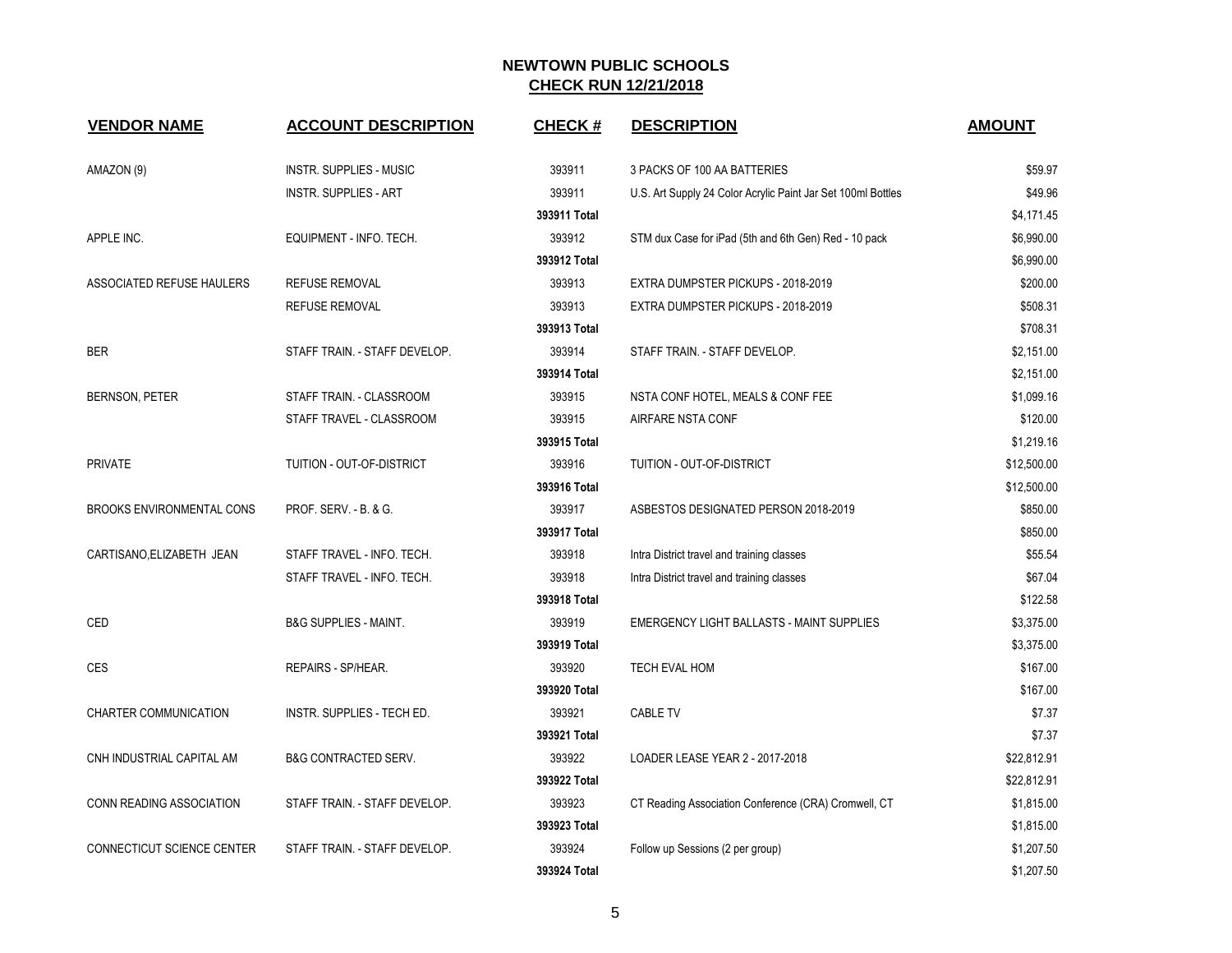| <b>VENDOR NAME</b>         | <b>ACCOUNT DESCRIPTION</b>      | <b>CHECK#</b> | <b>DESCRIPTION</b>                                                 | <b>AMOUNT</b> |
|----------------------------|---------------------------------|---------------|--------------------------------------------------------------------|---------------|
| CONNECTICUT SCIENCE CENTER | STAFF TRAIN. - STAFF DEVELOP.   | 393925        | Elements of the NGSS Registration                                  | \$300.00      |
|                            |                                 | 393925 Total  |                                                                    | \$300.00      |
| CONNOR, LAUREN             | STAFF TRAVEL - PUPIL SERV.      | 393926        | TRAVEL AUG - NOV 2018                                              | \$161.87      |
|                            |                                 | 393926 Total  |                                                                    | \$161.87      |
| CONRON, NANCY              | STAFF TRAVEL - STAFF DEVELOP.   | 393927        | TRAVEL SEPT 2018                                                   | \$35.15       |
|                            | STAFF TRAVEL - STAFF DEVELOP.   | 393927        | TRAVEL NOV 2018                                                    | \$57.23       |
|                            | STAFF TRAVEL - STAFF DEVELOP.   | 393927        | TRAVEL OCT 2018                                                    | \$96.19       |
|                            |                                 | 393927 Total  |                                                                    | \$188.57      |
| CREC                       | REPAIRS - SP/HEAR.              | 393928        | AUDIOLOGICAL MAINTENANCE LH, GH                                    | \$3,390.00    |
|                            | REPAIRS - SP/HEAR.              | 393928        | AUDIOLOGICAL MAINTENANCE LH, GH                                    | \$3,390.00    |
|                            | CONTRACTED SERV. - SP/HEAR.     | 393928        | CONSULTING TEACHER SERVICES FOR SS                                 | (\$852.00)    |
|                            | CONTRACTED SERV. - SP/HEAR.     | 393928        | CONSULTING TEACHER SERVICES FOR SS                                 | \$13,835.00   |
|                            |                                 | 393928 Total  |                                                                    | \$19,763.00   |
| CT COLT (CONN COUNCIL OF   | MEMBERSHIPS - WORLD LANG.       | 393929        | CT COLT (Connecticut Council of Language Teachers) renewal members | \$30.00       |
|                            |                                 | 393929 Total  |                                                                    | \$30.00       |
| CT PEDIATRIC NEUROPSYCH    | PROF. SERV. - PSYCH/MED. EVAL.  | 393930        | PROF. SERV. - PSYCH/MED. EVAL.                                     | \$2,950.00    |
|                            |                                 | 393930 Total  |                                                                    | \$2,950.00    |
| D'AMATO, AMANDA            | STAFF TRAIN. - STAFF DEVELOP.   | 393931        | THE EQUIPPED FOR READING SUCCESS                                   | \$50.00       |
|                            |                                 | 393931 Total  |                                                                    | \$50.00       |
| D'ERAMO, SUZANNE           | STAFF TRAVEL - SUPER.           | 393932        | TRAVEL CASPA MEETING                                               | \$47.96       |
|                            |                                 | 393932 Total  |                                                                    | \$47.96       |
| DALY, MJ LLC               | <b>EMERGENCY REPAIRS - H.S.</b> | 393933        | FIRE PUMP CONTROLLER REPLACE AUTO TRANSFER SWITCH - NH             | \$18,840.00   |
|                            |                                 | 393933 Total  |                                                                    | \$18,840.00   |
| DANBURY ICE ARENA          | <b>EQUIP RENTAL - SPORTS</b>    | 393934        | <b>ICE RENTAL</b>                                                  | \$5,000.00    |
|                            |                                 | 393934 Total  |                                                                    | \$5,000.00    |
| DCS PROMOTIONS LLC         | CONTRACTED SERV. - SPORTS       | 393935        | PO 92992                                                           | \$156.50      |
|                            |                                 | 393935 Total  |                                                                    | \$156.50      |
| DELL MARKETING L.P.        | EQUIPMENT - INFO. TECH.         | 393936        |                                                                    | \$3,240.60    |
|                            |                                 | 393936 Total  |                                                                    | \$3,240.60    |
| DELTA-T GROUP HARTFORD IN  | EXTRA WORK - NURSES H.S.        | 393937        | UNIFIED SOCCER TOURNAMENT NURSE                                    | \$243.75      |
|                            | EXTRA WORK - NURSES H.S.        | 393937        | UNIFIED SPORTS TOURNAMENT                                          | \$268.13      |
|                            |                                 | 393937 Total  |                                                                    | \$511.88      |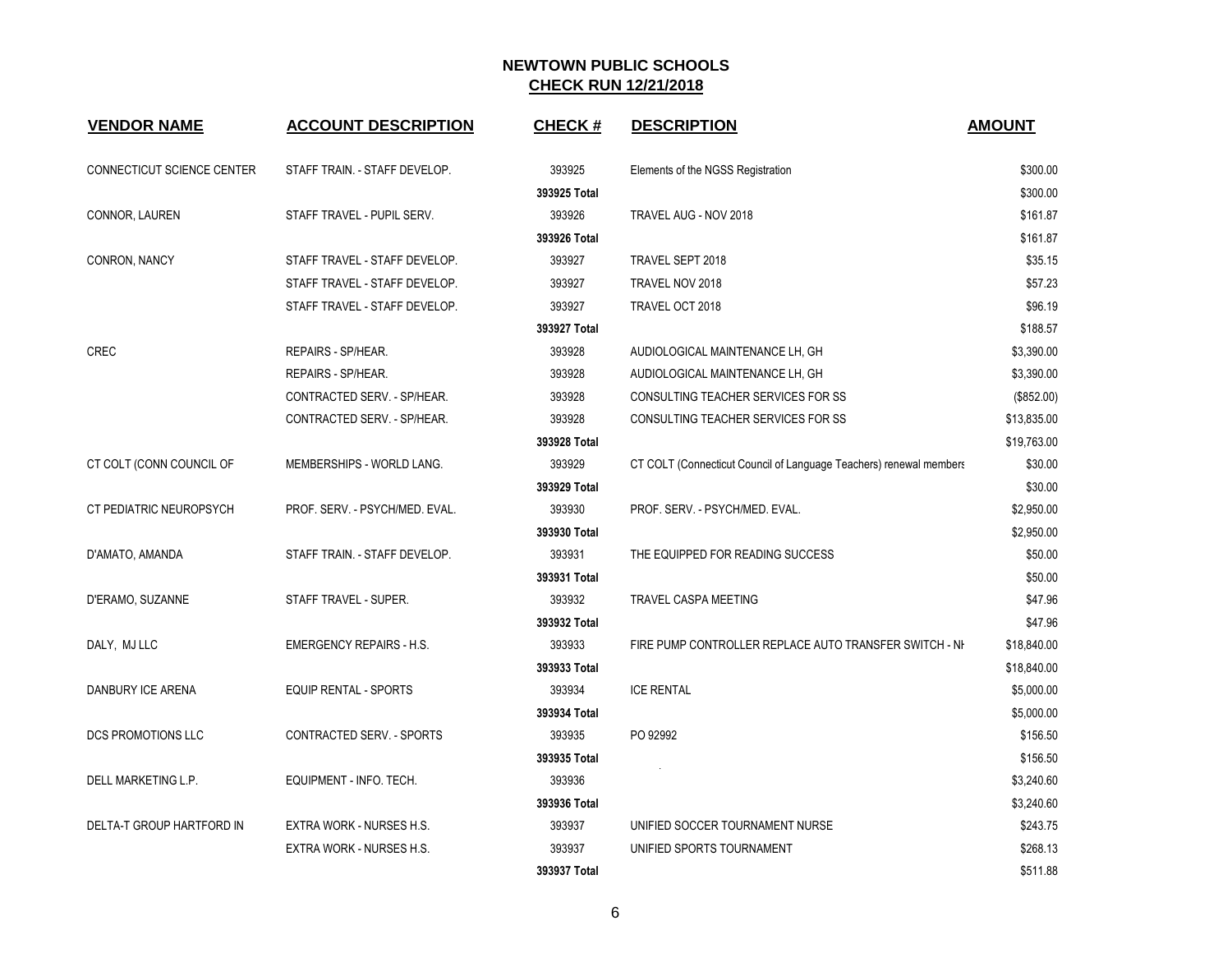| <b>VENDOR NAME</b>                 | <b>ACCOUNT DESCRIPTION</b>     | <b>CHECK#</b> | <b>DESCRIPTION</b>                                      | <b>AMOUNT</b> |
|------------------------------------|--------------------------------|---------------|---------------------------------------------------------|---------------|
| DEMCO INC.                         | <b>SUPPLIES - LIBRARY</b>      | 393938        | Assorted library supplies, see attached. Quote X8338017 | \$80.53       |
|                                    |                                | 393938 Total  |                                                         | \$80.53       |
| <b>EAGLE FENCE &amp; GUARDRAIL</b> | B. & G. IMPROVE - S.H.         | 393939        | <b>REMOVE &amp; REPLACE BARRIER GATES S/H</b>           | \$11,500.00   |
|                                    |                                | 393939 Total  |                                                         | \$11,500.00   |
| EAST RIVER ENERGY INC.             | FUEL OIL - HOM.                | 393940        | OIL 3659.0 GAL HOM                                      | \$7,519.77    |
|                                    |                                | 393940 Total  |                                                         | \$7,519.77    |
| ECKHARDT, KURT                     | INSTR. SUPPLIES - MUSIC        | 393941        | <b>CONCERT PARTY</b>                                    | \$258.27      |
|                                    |                                | 393941 Total  |                                                         | \$258.27      |
| <b>EDADVANCE</b>                   | TUITION - OUT-OF-DISTRICT      | 393942        | TUITION - OUT-OF-DISTRICT                               | \$6,140.00    |
|                                    | TUITION - OUT-OF-DISTRICT      | 393942        | TUITION - OUT-OF-DISTRICT                               | \$4,696.56    |
|                                    | TUITION - OUT-OF-DISTRICT      | 393942        | TUITION - OUT-OF-DISTRICT                               | \$6,194.00    |
|                                    | TUITION - OUT-OF-DISTRICT      | 393942        | TUITION - OUT-OF-DISTRICT                               | \$1,885.55    |
|                                    | STAFF TRAIN. - STAFF DEVELOP.  | 393942        | STAFF TRAIN. - STAFF DEVELOP.                           | \$500.00      |
|                                    |                                | 393942 Total  |                                                         | \$19,416.11   |
| <b>EDADVANCE</b>                   | TRANS. - OUT-OF-DISTRICT       | 393943        | TRANSP NOV 2018                                         | \$80,023.10   |
|                                    |                                | 393943 Total  |                                                         | \$80,023.10   |
| ELITE ROOFING & RESTORATION        | B. & G. REPAIRS - H.S.         | 393944        | ROOF REPAIRS - NHS                                      | \$1,441.50    |
|                                    | B. & G. REPAIRS - H.S.         | 393944        | ROOF REPAIRS - NHS                                      | \$2,718.75    |
|                                    |                                | 393944 Total  |                                                         | \$4,160.25    |
| EVERSOURCE (ELEC-BOE)              | ELECTRICITY - RIS.             | 393945        | ELEC 51324453075 110,097. KWH                           | \$19,975.40   |
|                                    | ELECTRICITY - M.S.             | 393945        | ELEC 51658443072 45,401. KWH                            | \$7,529.73    |
|                                    |                                | 393945 Total  |                                                         | \$27,505.13   |
| <b>FAIR AUTO SUPPLY</b>            | <b>REPAIRS - MAINT.</b>        | 393946        | <b>MAINT VEHICLE REPAIR PARTS</b>                       | \$23.72       |
|                                    | REPAIRS - MAINT.               | 393946        | <b>MAINT VEHICLE REPAIR PARTS</b>                       | \$86.92       |
|                                    | <b>REPAIRS - MAINT.</b>        | 393946        | <b>MAINT VEHICLE REPAIR PARTS</b>                       | \$1.69        |
|                                    | <b>REPAIRS - MAINT.</b>        | 393946        | <b>MAINT VEHICLE REPAIR PARTS</b>                       | \$67.39       |
|                                    | REPAIRS - MAINT.               | 393946        | MAINT VEHICLE REPAIR PARTS                              | \$27.51       |
|                                    |                                | 393946 Total  |                                                         | \$207.23      |
| FITCH, RITA V.                     | PROF. SERV. - PSYCH/MED. EVAL. | 393947        | PROF. SERV. - PSYCH/MED. EVAL.                          | \$937.50      |
|                                    |                                | 393947 Total  |                                                         | \$937.50      |
| FREAS, THOM                        | CONTRACTED SERV. - MUSIC       | 393948        | <b>CONCERT RECORDING</b>                                | \$1,050.00    |
|                                    |                                | 393948 Total  |                                                         | \$1,050.00    |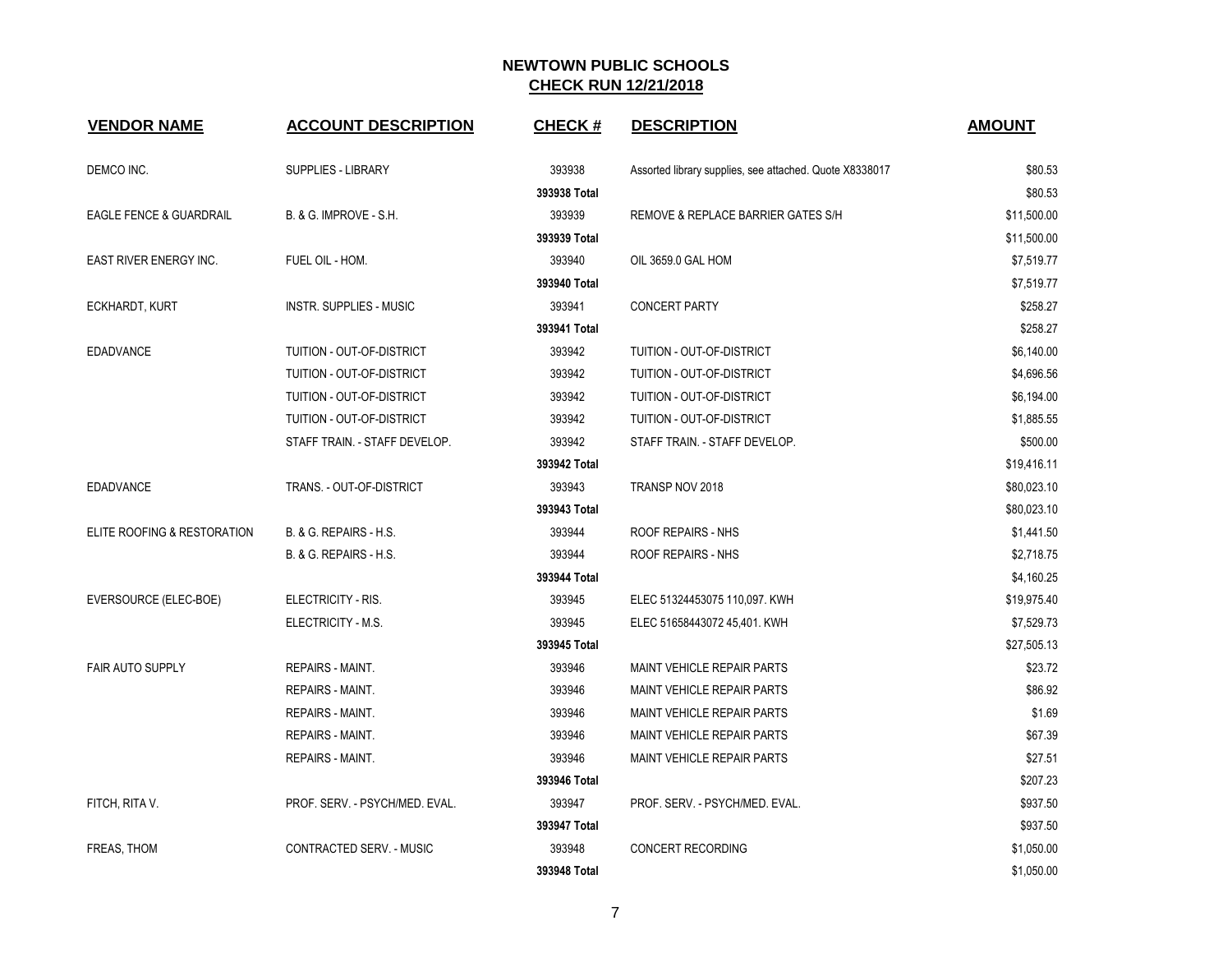| <b>VENDOR NAME</b>               | <b>ACCOUNT DESCRIPTION</b>          | <b>CHECK#</b> | <b>DESCRIPTION</b>                                          | <b>AMOUNT</b> |
|----------------------------------|-------------------------------------|---------------|-------------------------------------------------------------|---------------|
| <b>FRONTIER</b>                  | <b>TELEPHONE &amp; CABLE</b>        | 393949        | TELEPHONE SERV 2018/19                                      | \$656.95      |
|                                  |                                     | 393949 Total  |                                                             | \$656.95      |
| <b>FRONTIER</b>                  | <b>TELEPHONE &amp; CABLE</b>        | 393950        | TELEPHONE SERV 2018/19                                      | \$521.81      |
|                                  |                                     | 393950 Total  |                                                             | \$521.81      |
| <b>FRONTIER</b>                  | <b>TELEPHONE &amp; CABLE</b>        | 393951        | TELEPHONE SERV 2018/19                                      | \$1,993.99    |
|                                  |                                     | 393951 Total  |                                                             | \$1,993.99    |
| <b>FRONTIER</b>                  | <b>TELEPHONE &amp; CABLE</b>        | 393952        | TELEPHONE SERV 2018/19                                      | \$68.43       |
|                                  |                                     | 393952 Total  |                                                             | \$68.43       |
| <b>GARLAND/DBS INC.</b>          | CAPITAL OUTLAY-HAWLEY SCHOOL ROOF   | 393953        | <b>BASE BID 1 ROOFING</b>                                   | \$17,694.31   |
|                                  | CAPITAL OUTLAY-HAWLEY SCHOOL ROOF   | 393953        | <b>BASE BID 2</b>                                           | \$111,948.85  |
|                                  |                                     | 393953 Total  |                                                             | \$129,643.16  |
| <b>GENGRAS CENTER SCHOOL</b>     | TUITION - OUT-OF-DISTRICT           | 393954        | TUITION - OUT-OF-DISTRICT                                   | \$5,760.00    |
|                                  | TUITION - OUT-OF-DISTRICT           | 393954        | TUITION - OUT-OF-DISTRICT                                   | \$3,600.00    |
|                                  |                                     | 393954 Total  |                                                             | \$9,360.00    |
| <b>GLOBAL MECHANICAL LLC</b>     | <b>B&amp;G CONTRACTED SERV.</b>     | 393955        | HVAC PREV MAINT CONTRACT - HOM (BILLED QTRLY)               | \$6,875.00    |
|                                  | <b>B&amp;G CONTRACTED SERV.</b>     | 393955        | HVAC PREV MAINT CONTRACT - NHS (BILLED QTRLY)               | \$27,125.00   |
|                                  | <b>B&amp;G CONTRACTED SERV.</b>     | 393955        | HVAC PREV MAINT CONTRACT - SH (BILLED QTRLY)                | \$7,250.00    |
|                                  | <b>B&amp;G CONTRACTED SERV.</b>     | 393955        | HVAC PREV MAINT CONTRACT - RIS (BILLED QTRLY)               | \$16,275.00   |
|                                  | <b>B&amp;G CONTRACTED SERV.</b>     | 393955        | HVAC PREV MAINT CONTRACT - HAWL/MG/NMS (BILLED QTRLY)       | \$9,875.00    |
|                                  |                                     | 393955 Total  |                                                             | \$67,400.00   |
| <b>PRIVATE</b>                   | TUITION - OUT-OF-DISTRICT           | 393956        | TUITION - OUT-OF-DISTRICT                                   | \$26,500.00   |
|                                  |                                     | 393956 Total  |                                                             | \$26,500.00   |
| <b>GRAINGER</b>                  | B. & G. REPAIRS - H.                | 393957        | HEAT REPAIR RM M200 - HAWLEY                                | \$267.47      |
|                                  |                                     | 393957 Total  |                                                             | \$267.47      |
| <b>GUEST COMMUNICATIONS CORP</b> | <b>SECURITY SUPPLIES</b>            | 393958        | Newtown Public Schools Classroom Emergency Response Manuals | \$1,272.50    |
|                                  | <b>SECURITY SUPPLIES</b>            | 393958        | Shipping cost of 25 NPS Classroom ERM guides                | \$33.01       |
|                                  |                                     | 393958 Total  |                                                             | \$1,305.51    |
| <b>HAT CITY PAPER &amp; SUP</b>  | <b>B&amp;G SUPPLIES - CUSTODIAL</b> | 393959        | PAPER PRODUCTS, SOAP, SPONGES, AIR FRESHENER                | \$11,828.52   |
|                                  | <b>B&amp;G SUPPLIES - CUSTODIAL</b> | 393959        | PAPER PRODUCTS, SOAP, SPONGES, AIR FRESHENER                | \$197.04      |
|                                  |                                     | 393959 Total  |                                                             | \$12,025.56   |
| <b>HAYDUCKY JENNIFER</b>         | <b>INSTR. SUPPLIES - SCIENCE</b>    | 393960        | <b>SCIENCE SUPPLIES</b>                                     | \$71.28       |
|                                  |                                     | 393960 Total  |                                                             | \$71.28       |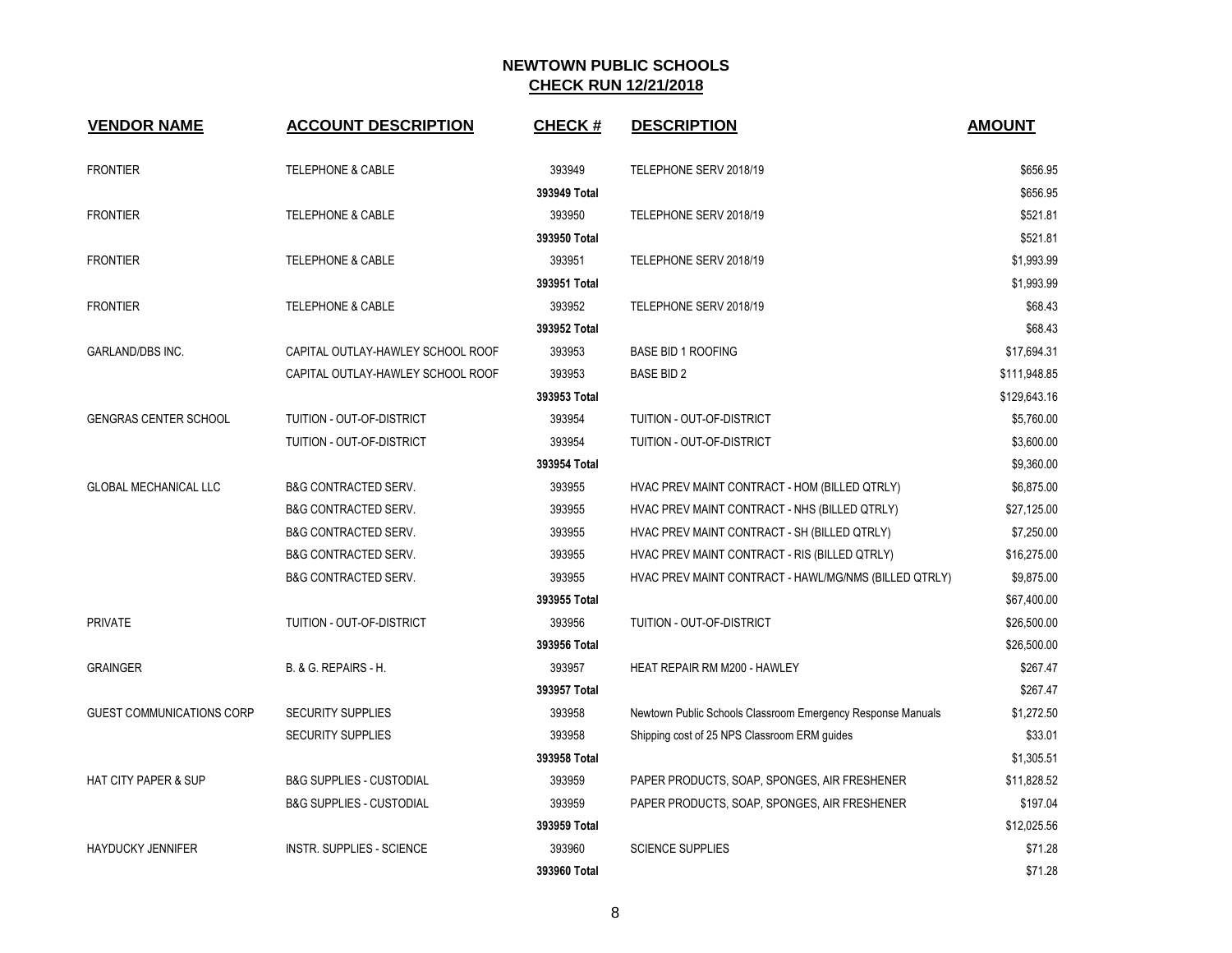| <b>VENDOR NAME</b>             | <b>ACCOUNT DESCRIPTION</b>          | <b>CHECK#</b> | <b>DESCRIPTION</b>                                               | <b>AMOUNT</b> |
|--------------------------------|-------------------------------------|---------------|------------------------------------------------------------------|---------------|
| HB COMMUNICATIONS INC.         | EQUIPMENT - INFO. TECH.             | 393961        | Epson PowerLite 970, mounting, labor to install and remove       | \$1,245.00    |
|                                | EQUIPMENT - INFO. TECH.             | 393961        | Removed old projector                                            | \$1,000.00    |
|                                | EQUIPMENT - INFO. TECH.             | 393961        | Epson PowerLite 530, plates, labor to remove old projector       | \$1,117.00    |
|                                | EQUIPMENT - INFO. TECH.             | 393961        | Epson 450W                                                       | \$1,404.00    |
|                                |                                     | 393961 Total  |                                                                  | \$4,766.00    |
| <b>HEINEMANN</b>               | <b>TEXTBOOKS - ENGLISH</b>          | 393962        | 9780325088655 A Novel Approach by Kate Roberts                   | \$24.00       |
|                                | <b>TEXTBOOKS - ENGLISH</b>          | 393962        | 9780325098128The Quickwrite Handbook by Linda Rief               | \$24.00       |
|                                | <b>TEXTBOOKS - ENGLISH</b>          | 393962        | Shipping & Handling per Cathy in Customer Service 11/26/18       | \$7.00        |
|                                |                                     | 393962 Total  |                                                                  | \$55.00       |
| <b>HUGGLER ROB</b>             | <b>B&amp;G SUPPLIES - CUSTODIAL</b> | 393963        | SHOES (90831)                                                    | \$150.00      |
|                                |                                     | 393963 Total  |                                                                  | \$150.00      |
| HUGH'S MECHANICAL EQUIPMENT    | <b>PROF. SERV. - B. &amp; G.</b>    | 393964        | UNDERGROUND TANK INSPECTIONS (BILLED MONTHLY)                    | \$1,350.00    |
|                                |                                     | 393964 Total  |                                                                  | \$1,350.00    |
| <b>INSTITUTE FOR ED. DE</b>    | STAFF TRAIN. - STAFF DEVELOP.       | 393965        | Google Classroom for Science Instruction Conference Registration | \$259.00      |
|                                |                                     | 393965 Total  |                                                                  | \$259.00      |
| LEE, CHRISTOPHER               | <b>INSTR. SUPPLIES - MUSIC</b>      | 393966        | <b>MUSIC SUPPLIES</b>                                            | \$20.99       |
|                                |                                     | 393966 Total  |                                                                  | \$20.99       |
| <b>LIBRARY STORE THE</b>       | <b>SUPPLIES - LIBRARY</b>           | 393967        | Col-R-Lock Tinted See-Thru Polyester Label Protectors            | \$49.56       |
|                                | <b>SUPPLIES - LIBRARY</b>           | 393967        | Polyester Book Covers, 10 1/2 inches W x 200 ft. roll            | \$34.76       |
|                                | <b>SUPPLIES - LIBRARY</b>           | 393967        | Polyester Book Covers, 11 1/2 inches W x 200 ft. roll            | \$36.28       |
|                                | <b>SUPPLIES - LIBRARY</b>           | 393967        | Polyester Book Covers, 15 1/2 inches W x 200 ft. roll            | \$40.52       |
|                                | <b>SUPPLIES - LIBRARY</b>           | 393967        | Polyester Book Covers, 17 1/2 inches W x 200 ft. roll            | \$42.36       |
|                                |                                     | 393967 Total  |                                                                  | \$203.48      |
| <b>MAGNAKLEEN SERVICES LLC</b> | <b>B&amp;G SUPPLIES - CUSTODIAL</b> | 393968        | MOP / RUG SERVICE - ALL SCHOOLS 2018-2019                        | \$130.00      |
|                                | <b>B&amp;G SUPPLIES - CUSTODIAL</b> | 393968        | MOP / RUG SERVICE - ALL SCHOOLS 2018-2019                        | \$166.50      |
|                                | <b>B&amp;G SUPPLIES - CUSTODIAL</b> | 393968        | MOP / RUG SERVICE - ALL SCHOOLS 2018-2019                        | \$201.00      |
|                                | <b>B&amp;G SUPPLIES - CUSTODIAL</b> | 393968        | MOP / RUG SERVICE - ALL SCHOOLS 2018-2019                        | \$56.50       |
|                                | <b>B&amp;G SUPPLIES - CUSTODIAL</b> | 393968        | MOP / RUG SERVICE - ALL SCHOOLS 2018-2019                        | \$26.00       |
|                                | <b>B&amp;G SUPPLIES - CUSTODIAL</b> | 393968        | MOP / RUG SERVICE - ALL SCHOOLS 2018-2019                        | \$36.00       |
|                                | <b>B&amp;G SUPPLIES - CUSTODIAL</b> | 393968        | MOP / RUG SERVICE - ALL SCHOOLS 2018-2019                        | \$18.00       |
|                                | <b>B&amp;G SUPPLIES - CUSTODIAL</b> | 393968        | MOP / RUG SERVICE - ALL SCHOOLS 2018-2019                        | \$130.00      |
|                                | <b>B&amp;G SUPPLIES - CUSTODIAL</b> | 393968        | MOP / RUG SERVICE - ALL SCHOOLS 2018-2019                        | \$166.50      |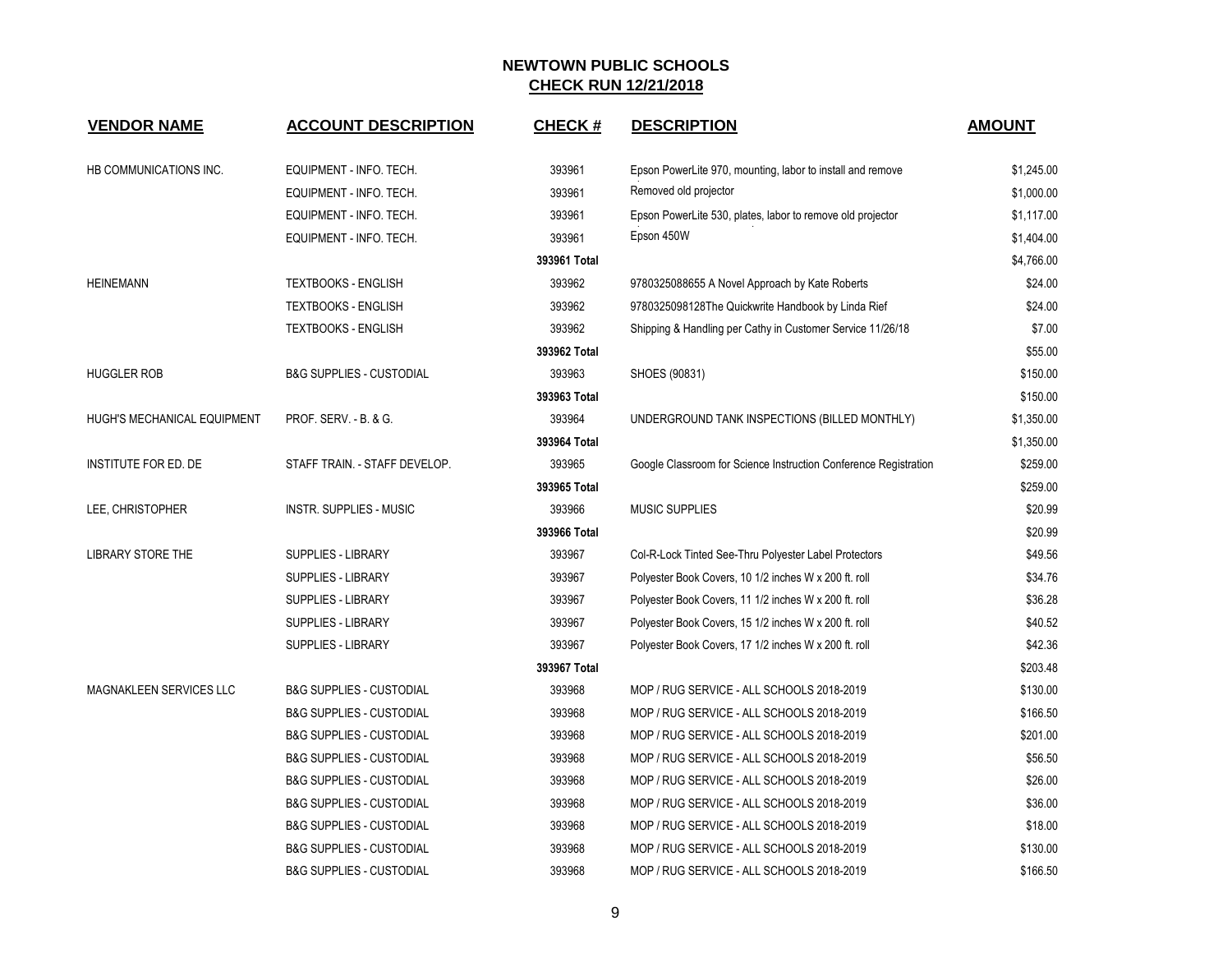| <b>VENDOR NAME</b>             | <b>ACCOUNT DESCRIPTION</b>          | <b>CHECK#</b> | <b>DESCRIPTION</b>                        | <b>AMOUNT</b> |
|--------------------------------|-------------------------------------|---------------|-------------------------------------------|---------------|
| <b>MAGNAKLEEN SERVICES LLC</b> | <b>B&amp;G SUPPLIES - CUSTODIAL</b> | 393968        | MOP / RUG SERVICE - ALL SCHOOLS 2018-2019 | \$201.00      |
|                                | <b>B&amp;G SUPPLIES - CUSTODIAL</b> | 393968        | MOP / RUG SERVICE - ALL SCHOOLS 2018-2019 | \$56.50       |
|                                | <b>B&amp;G SUPPLIES - CUSTODIAL</b> | 393968        | MOP / RUG SERVICE - ALL SCHOOLS 2018-2019 | \$26.00       |
|                                | <b>B&amp;G SUPPLIES - CUSTODIAL</b> | 393968        | MOP / RUG SERVICE - ALL SCHOOLS 2018-2019 | \$36.00       |
|                                | <b>B&amp;G SUPPLIES - CUSTODIAL</b> | 393968        | MOP / RUG SERVICE - ALL SCHOOLS 2018-2019 | \$18.00       |
|                                | <b>B&amp;G SUPPLIES - CUSTODIAL</b> | 393968        | MOP / RUG SERVICE - ALL SCHOOLS 2018-2019 | \$47.15       |
|                                | <b>B&amp;G SUPPLIES - CUSTODIAL</b> | 393968        | MOP / RUG SERVICE - ALL SCHOOLS 2018-2019 | \$60.65       |
|                                | <b>B&amp;G SUPPLIES - CUSTODIAL</b> | 393968        | MOP / RUG SERVICE - ALL SCHOOLS 2018-2019 | \$33.80       |
|                                | <b>B&amp;G SUPPLIES - CUSTODIAL</b> | 393968        | MOP / RUG SERVICE - ALL SCHOOLS 2018-2019 | \$21.50       |
|                                | <b>B&amp;G SUPPLIES - CUSTODIAL</b> | 393968        | MOP / RUG SERVICE - ALL SCHOOLS 2018-2019 | \$30.65       |
|                                | <b>B&amp;G SUPPLIES - CUSTODIAL</b> | 393968        | MOP / RUG SERVICE - ALL SCHOOLS 2018-2019 | \$28.25       |
|                                | <b>B&amp;G SUPPLIES - CUSTODIAL</b> | 393968        | MOP / RUG SERVICE - ALL SCHOOLS 2018-2019 | \$125.10      |
|                                | <b>B&amp;G SUPPLIES - CUSTODIAL</b> | 393968        | MOP / RUG SERVICE - ALL SCHOOLS 2018-2019 | \$47.15       |
|                                | <b>B&amp;G SUPPLIES - CUSTODIAL</b> | 393968        | MOP / RUG SERVICE - ALL SCHOOLS 2018-2019 | \$60.65       |
|                                | <b>B&amp;G SUPPLIES - CUSTODIAL</b> | 393968        | MOP / RUG SERVICE - ALL SCHOOLS 2018-2019 | \$33.80       |
|                                | <b>B&amp;G SUPPLIES - CUSTODIAL</b> | 393968        | MOP / RUG SERVICE - ALL SCHOOLS 2018-2019 | \$21.50       |
|                                | <b>B&amp;G SUPPLIES - CUSTODIAL</b> | 393968        | MOP / RUG SERVICE - ALL SCHOOLS 2018-2019 | \$30.65       |
|                                | <b>B&amp;G SUPPLIES - CUSTODIAL</b> | 393968        | MOP / RUG SERVICE - ALL SCHOOLS 2018-2019 | \$28.25       |
|                                | <b>B&amp;G SUPPLIES - CUSTODIAL</b> | 393968        | MOP / RUG SERVICE - ALL SCHOOLS 2018-2019 | \$125.10      |
|                                |                                     | 393968 Total  |                                           | \$1,962.20    |
| MARSHALL MEMO LLC.             | INSTR. SUPPLIES - CLASSROOM         | 393969        | MARSHALL MEMO RENEWAL SUBSCRIPTION        | \$110.00      |
|                                |                                     | 393969 Total  |                                           | \$110.00      |
| MASON W.B. INC.                | OFF. SUPPLIES - BUS. SERV.          | 393970        | <b>WATER 2018/19</b>                      | \$47.92       |
|                                | OFF. SUPPLIES - BUS. SERV.          | 393970        | <b>SUPPLIES 2018/19</b>                   | \$55.87       |
|                                | OFF. SUPPLIES - BUS. SERV.          | 393970        | <b>SUPPLIES 2018/19</b>                   | \$50.87       |
|                                | INSTR. SUPPLIES - WORLD LANG.       | 393970        | World Language portion                    | \$146.00      |
|                                | <b>INSTR. SUPPLIES - MATH</b>       | 393970        | Math portion                              | \$377.00      |
|                                | <b>INSTR. SUPPLIES - MUSIC</b>      | 393970        | Music portion                             | \$400.00      |
|                                | <b>INSTR. SUPPLIES - READING</b>    | 393970        | Reading portion                           | \$69.00       |
|                                | EQUIPMENT - DISTRICT FURNITURE      | 393970        | FILE CABINETS / TABLES - HAWLEY           | \$5,500.00    |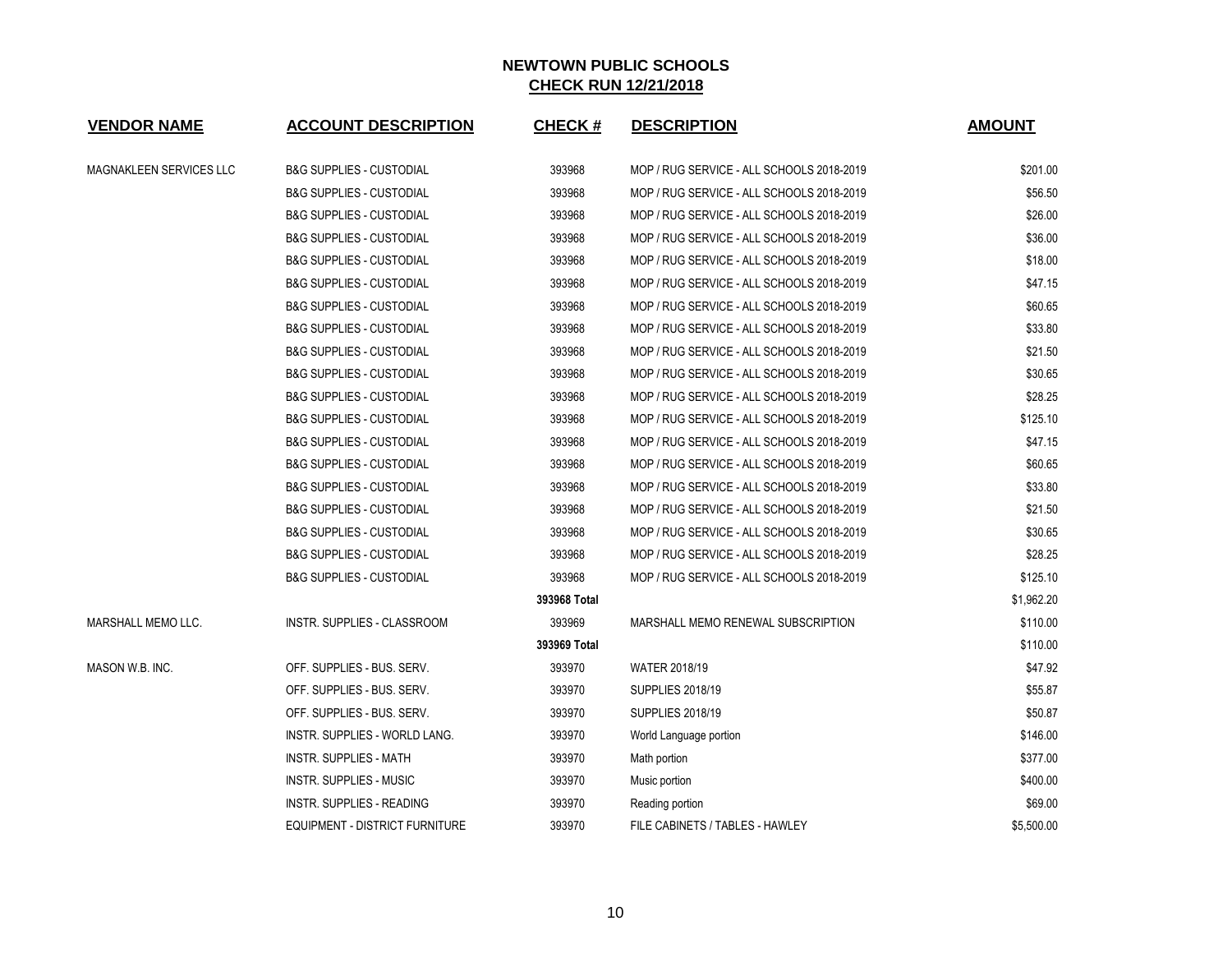| <b>VENDOR NAME</b>         | <b>ACCOUNT DESCRIPTION</b>        | <b>CHECK#</b> | <b>DESCRIPTION</b>                             | <b>AMOUNT</b> |
|----------------------------|-----------------------------------|---------------|------------------------------------------------|---------------|
| MASON W.B. INC.            | INSTR. SUPPLIES - SP. ED. PREK-8  | 393970        | <b>VELCRO MGS</b>                              | \$49.69       |
|                            | INSTR. SUPPLIES - SP. ED. H.S.    | 393970        | NHS SUPPLIES                                   | \$9.99        |
|                            |                                   | 393970 Total  |                                                | \$6,706.34    |
| <b>MASTRI BUILDERS LLC</b> | <b>EMERGENCY REPAIRS - GEN.</b>   | 393971        | INSTALL OF WINDOW NUMBERS PER SECURITY COUNCIL | \$5,760.00    |
|                            |                                   | 393971 Total  |                                                | \$5,760.00    |
| MCFADDEN, BETTY            | INSTR. SUPPLIES - CLASSROOM       | 393972        | POSTAGE STAMPS                                 | \$250.00      |
|                            |                                   | 393972 Total  |                                                | \$250.00      |
| <b>PRIVATE</b>             | TUITION - OUT-OF-DISTRICT         | 393973        | TUITION - OUT-OF-DISTRICT                      | \$20,000.00   |
|                            |                                   | 393973 Total  |                                                | \$20,000.00   |
| MEYER WILLIAM B.INC.       | OFF. SUPPLIES - PUPIL SERV.       | 393974        | <b>RECORDS STORAGE</b>                         | \$102.67      |
|                            |                                   | 393974 Total  |                                                | \$102.67      |
| <b>MITCHELL</b>            | FUEL FOR VEHICLES - TRANS.        | 393975        | PROPANE 635.5 GAS                              | \$819.80      |
|                            | FUEL FOR VEHICLES - TRANS.        | 393975        | PROPANE 600. GAS                               | \$774.00      |
|                            | FUEL FOR VEHICLES - TRANS.        | 393975        | PROPANE 700. GAS                               | \$903.00      |
|                            | FUEL FOR VEHICLES - TRANS.        | 393975        | PROPANE 700.1 GAS                              | \$903.13      |
|                            | <b>FUEL FOR VEHICLES - TRANS.</b> | 393975        | PROPANE 450.1 GAL                              | \$580.63      |
|                            |                                   | 393975 Total  |                                                | \$3,980.56    |
| NAPOLITANO, TIMOTHY        | OFF. SUPPLIES - ADMIN.            | 393976        | <b>FOOD FOR MEETINGS</b>                       | \$417.50      |
|                            |                                   | 393976 Total  |                                                | \$417.50      |
| <b>NCS PEARSON INC.</b>    | INSTR. SUPPLIES - SP/HEAR.        | 393977        | PPVT-5/EVT-3 COMPLETE KIT FORM A AND B         | \$1,438.20    |
|                            | INSTR. SUPPLIES - SP/HEAR.        | 393977        | <b>SHIPPING</b>                                | \$71.91       |
|                            | INSTR. SUPPLIES - PSYCH.          | 393977        | KE MATH RECORD FORM A 31201                    | \$186.20      |
|                            | INSTR. SUPPLIES - PSYCH.          | 393977        | <b>KEY MATH RECORD FORM B 31202</b>            | \$186.20      |
|                            | INSTR. SUPPLIES - PSYCH.          | 393977        | <b>SHIPPING</b>                                | \$22.34       |
|                            |                                   | 393977 Total  |                                                | \$1,904.85    |
| NEWTOWN CULINARY DEPT.     | CONTRACTED SERV. - SUPER.         | 393978        | <b>LUNCH</b>                                   | \$390.00      |
|                            |                                   | 393978 Total  |                                                | \$390.00      |
| NEWTOWN FOOD SERVICES      | <b>MEDICAL SUPPLIES - ELEM.</b>   | 393979        | <b>CRACKERS NURSES OFFICE</b>                  | \$16.50       |
|                            |                                   | 393979 Total  |                                                | \$16.50       |
| NEWTOWN HARDWARE           | <b>B&amp;G SUPPLIES - MAINT.</b>  | 393980        | MAINT SUPPLIES 2018-2019                       | \$25.16       |
|                            | <b>B&amp;G SUPPLIES - MAINT.</b>  | 393980        | MAINT SUPPLIES 2018-2019                       | \$13.83       |
|                            | <b>B&amp;G SUPPLIES - MAINT.</b>  | 393980        | MAINT SUPPLIES 2018-2019                       | \$22.91       |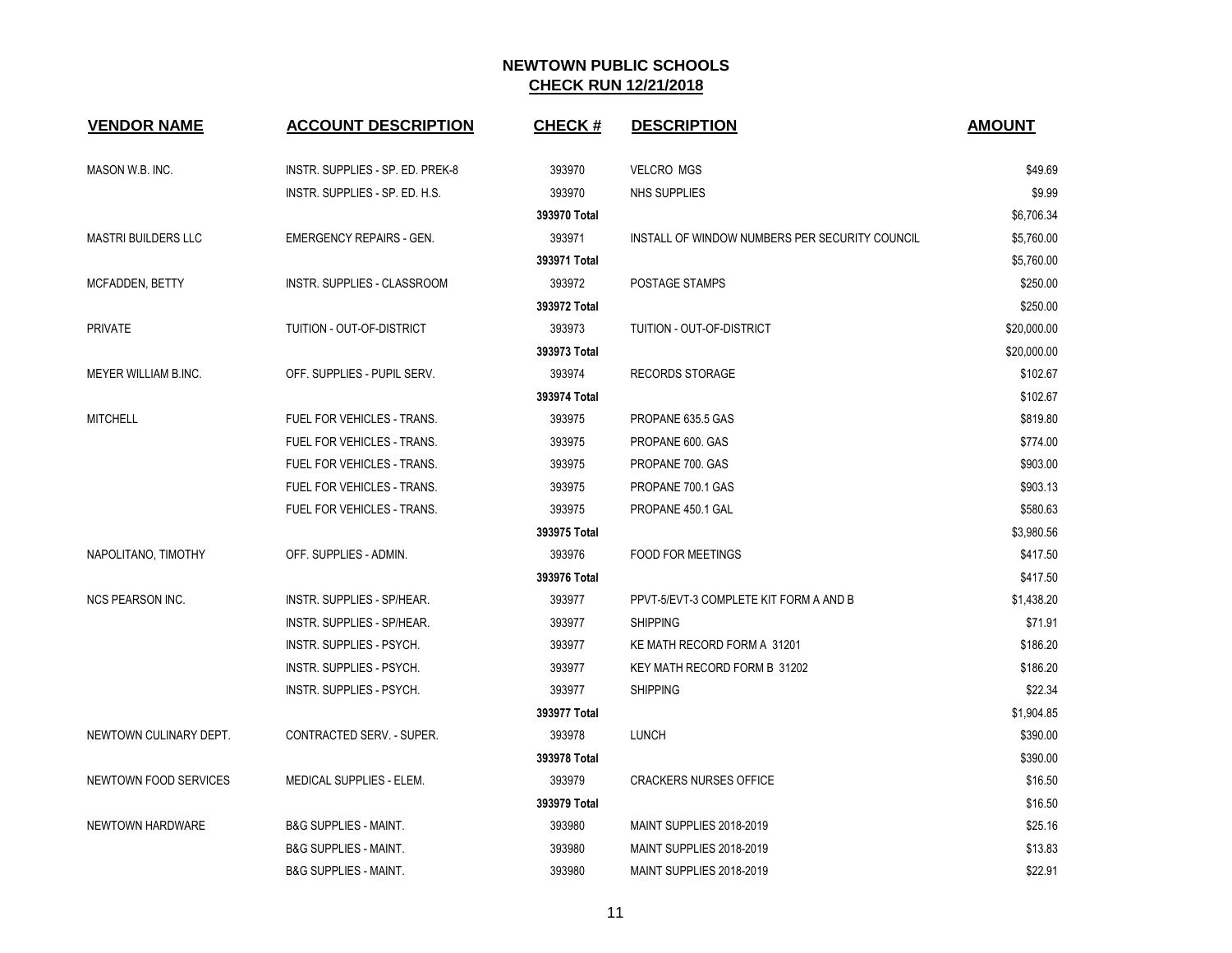| <b>VENDOR NAME</b>       | <b>ACCOUNT DESCRIPTION</b>       | <b>CHECK#</b> | <b>DESCRIPTION</b>                                          | <b>AMOUNT</b> |
|--------------------------|----------------------------------|---------------|-------------------------------------------------------------|---------------|
| <b>NEWTOWN HARDWARE</b>  | <b>B&amp;G SUPPLIES - MAINT.</b> | 393980        | MAINT SUPPLIES 2018-2019                                    | \$300.77      |
|                          | <b>B&amp;G SUPPLIES - MAINT.</b> | 393980        | MAINT SUPPLIES 2018-2019                                    | \$12.99       |
|                          | <b>B&amp;G SUPPLIES - MAINT.</b> | 393980        | MAINT SUPPLIES 2018-2019                                    | \$2.96        |
|                          | <b>B&amp;G SUPPLIES - MAINT.</b> | 393980        | MAINT SUPPLIES 2018-2019                                    | \$3.23        |
|                          | <b>B&amp;G SUPPLIES - MAINT.</b> | 393980        | MAINT SUPPLIES 2018-2019                                    | \$19.58       |
|                          | <b>B&amp;G SUPPLIES - MAINT.</b> | 393980        | MAINT SUPPLIES 2018-2019                                    | \$58.30       |
|                          | <b>B&amp;G SUPPLIES - MAINT.</b> | 393980        | MAINT SUPPLIES 2018-2019                                    | \$5.66        |
|                          | <b>B&amp;G SUPPLIES - MAINT.</b> | 393980        | MAINT SUPPLIES 2018-2019                                    | \$58.55       |
|                          | <b>B&amp;G SUPPLIES - MAINT.</b> | 393980        | MAINT SUPPLIES 2018-2019                                    | \$2.96        |
|                          | <b>B&amp;G SUPPLIES - MAINT.</b> | 393980        | MAINT SUPPLIES 2018-2019                                    | \$25.24       |
|                          | <b>B&amp;G SUPPLIES - MAINT.</b> | 393980        | MAINT SUPPLIES 2018-2019                                    | \$26.99       |
|                          | <b>B&amp;G SUPPLIES - MAINT.</b> | 393980        | MAINT SUPPLIES 2018-2019                                    | \$62.99       |
|                          | <b>B&amp;G SUPPLIES - MAINT.</b> | 393980        | MAINT SUPPLIES 2018-2019                                    | \$33.29       |
|                          | <b>B&amp;G SUPPLIES - MAINT.</b> | 393980        | MAINT SUPPLIES 2018-2019                                    | \$9.70        |
|                          | <b>B&amp;G SUPPLIES - MAINT.</b> | 393980        | MAINT SUPPLIES 2018-2019                                    | \$3.85        |
|                          | <b>B&amp;G SUPPLIES - MAINT.</b> | 393980        | MAINT SUPPLIES 2018-2019                                    | \$130.45      |
|                          | <b>B&amp;G SUPPLIES - MAINT.</b> | 393980        | MAINT SUPPLIES 2018-2019                                    | \$30.37       |
|                          | <b>B&amp;G SUPPLIES - MAINT.</b> | 393980        | MAINT SUPPLIES 2018-2019                                    | \$47.23       |
|                          | <b>B&amp;G SUPPLIES - MAINT.</b> | 393980        | MAINT SUPPLIES 2018-2019                                    | \$13.49       |
|                          | <b>B&amp;G SUPPLIES - MAINT.</b> | 393980        | MAINT SUPPLIES 2018-2019                                    | \$12.10       |
|                          | <b>B&amp;G SUPPLIES - MAINT.</b> | 393980        | MAINT SUPPLIES 2018-2019                                    | \$195.62      |
|                          | <b>B&amp;G SUPPLIES - MAINT.</b> | 393980        | MAINT SUPPLIES 2018-2019                                    | \$15.28       |
|                          | B&G SUPPLIES - MAINT.            | 393980        | MAINT SUPPLIES 2018-2019                                    | \$12.58       |
|                          | <b>B&amp;G SUPPLIES - MAINT.</b> | 393980        | MAINT SUPPLIES 2018-2019                                    | \$8.09        |
|                          | <b>B&amp;G SUPPLIES - MAINT.</b> | 393980        | MAINT SUPPLIES 2018-2019                                    | \$10.04       |
|                          |                                  | 393980 Total  |                                                             | \$1,164.21    |
| NEWTOWN MIDDLE SCHOOL    | OFF. SUPPLIES - ADMIN.           | 393981        | For purchase of staff professional development refreshments | \$139.58      |
|                          |                                  | 393981 Total  |                                                             | \$139.58      |
| NORTHWEST VILLAGE SCHOOL | TUITION - OUT-OF-DISTRICT        | 393982        | TUITION - OUT-OF-DISTRICT                                   | \$11,851.20   |
|                          |                                  | 393982 Total  |                                                             | \$11,851.20   |
| <b>NSTA CONFERENCES</b>  | STAFF TRAIN. - STAFF DEVELOP.    | 393983        | Registration for NSTA Conference Registration               | \$190.00      |
|                          | <b>TEXTBOOKS - SCIENCE</b>       | 393983        | 9781938946202 Biology                                       | \$38.36       |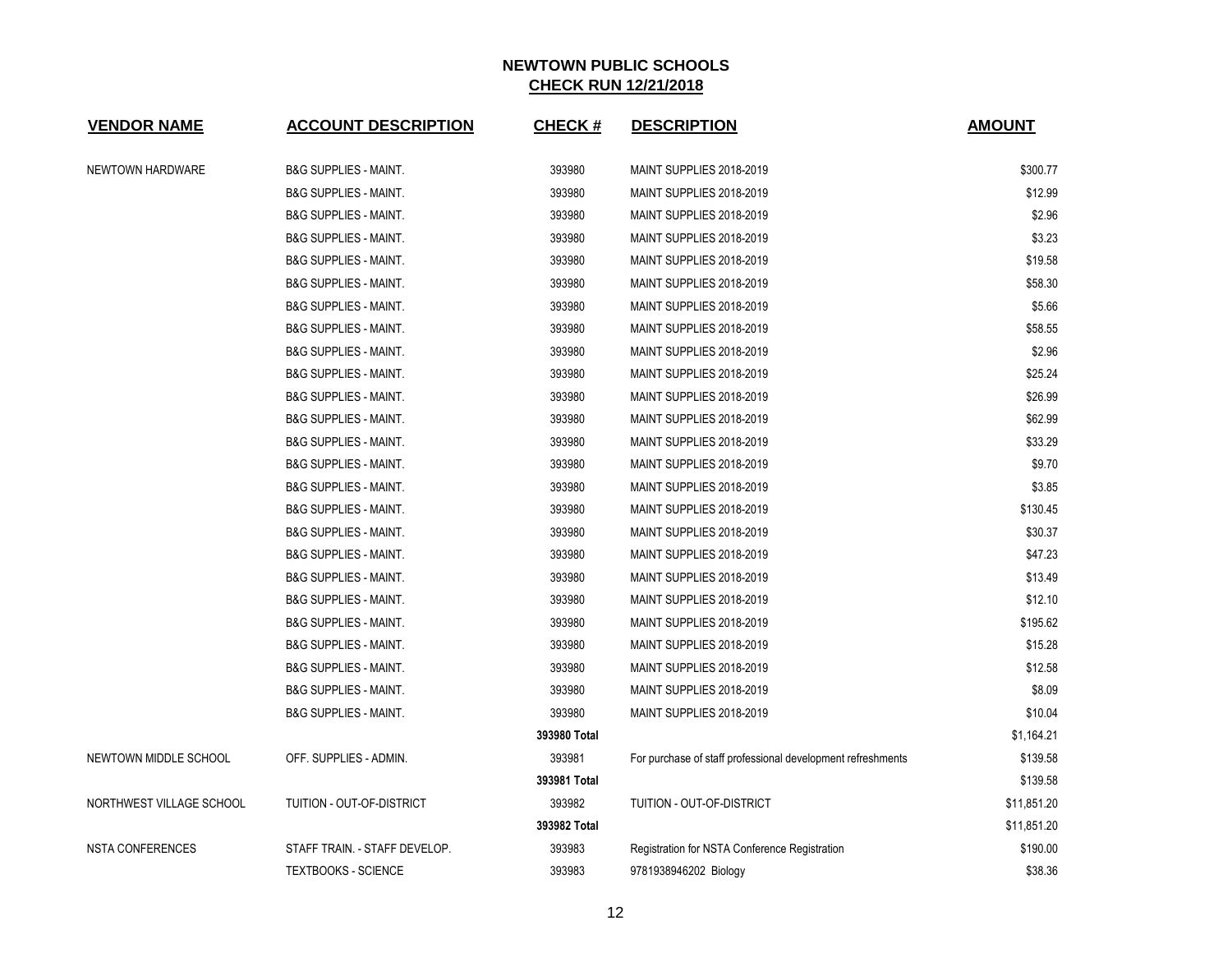| <b>VENDOR NAME</b>       | <b>ACCOUNT DESCRIPTION</b>      | <b>CHECK#</b> | <b>DESCRIPTION</b>                                        | <b>AMOUNT</b> |
|--------------------------|---------------------------------|---------------|-----------------------------------------------------------|---------------|
| <b>NSTA CONFERENCES</b>  | <b>TEXTBOOKS - SCIENCE</b>      | 393983        | 9781938946226 Chemistry                                   | \$38.36       |
|                          | TEXTBOOKS - SCIENCE             | 393983        | 9781681405131 Physics                                     | \$38.36       |
|                          | <b>TEXTBOOKS - SCIENCE</b>      | 393983        | 9781681403731Earth & Space Science                        | \$38.36       |
|                          | <b>TEXTBOOKS - SCIENCE</b>      | 393983        | Shipping                                                  | \$15.34       |
|                          |                                 | 393983 Total  |                                                           | \$358.78      |
| ON-SITE SHREDDING        | OFF. SUPPLIES - ADMIN.          | 393984        | Shredding services for the 2018-2019                      | \$25.00       |
|                          | OFF. SUPPLIES - ADMIN.          | 393984        | Shredding services for the 2018-2019                      | \$30.00       |
|                          | INSTR. SUPPLIES - CLASSROOM     | 393984        | Shredding services for the 2018-2019                      | \$30.00       |
|                          | INSTR. SUPPLIES - CLASSROOM     | 393984        | Shredding services for the 2018-2019                      | \$25.00       |
|                          |                                 | 393984 Total  |                                                           | \$110.00      |
| ONORATO, HEATHER A.      | THERAPISTS - OT/PT              | 393985        | THERAPISTS - OT/PT                                        | \$1,930.40    |
|                          |                                 | 393985 Total  |                                                           | \$1,930.40    |
| OSTAR, CATHY             | INSTR. SUPPLIES - T.A.P.        | 393986        | <b>TAP SUPPLIES</b>                                       | \$1,127.95    |
|                          |                                 | 393986 Total  |                                                           | \$1,127.95    |
| PEARSON EDUCATION INC. 6 | <b>TEXTBOOKS - CLASSROOM</b>    | 393987        | Letter Name Student Book 10 pack Item #9781428431379      | \$95.97       |
|                          | <b>TEXTBOOKS - CLASSROOM</b>    | 393987        | Shipping/Handling                                         | \$7.20        |
|                          | TEXTBOOKS - CLASSROOM           | 393987        | Emergent Early Letter Name Student Book 2012, 10-pack     | \$191.94      |
|                          | <b>TEXTBOOKS - CLASSROOM</b>    | 393987        | Letter Name Student Book 2012, 10-pack                    | \$191.94      |
|                          | <b>TEXTBOOKS - CLASSROOM</b>    | 393987        | Shipping and Handling charges                             | \$28.80       |
|                          | OTHER SUPPLIES - STAFF DEVELOP. | 393987        | WTW12 WSIADM TCHR RSRC CDROM                              | \$239.88      |
|                          | OTHER SUPPLIES - STAFF DEVELOP. | 393987        | WTW12 WSIADM WHTBRD ACT DVDROM                            | \$367.88      |
|                          | OTHER SUPPLIES - STAFF DEVELOP. | 393987        | <b>SHIPPING</b>                                           | \$12.16       |
|                          | INSTR. SUPPLIES - SOC. STUDIES  | 393987        | Reading and Note-Taking Study Guide (Spanish edition)     | \$11.97       |
|                          | INSTR. SUPPLIES - SOC. STUDIES  | 393987        | Reading and Note-Taking Study Guide (Spanish edition)     | \$8.97        |
|                          | INSTR. SUPPLIES - SOC. STUDIES  | 393987        | S&H fee.                                                  | \$1.57        |
|                          |                                 | 393987 Total  |                                                           | \$1,158.28    |
| PROJECT LEAD THE WAY     | INSTR. SUPPLIES - SCIENCE       | 393988        | BIO MEDICAL SUPPLIES- SEE CART                            | \$7,388.75    |
|                          |                                 | 393988 Total  |                                                           | \$7,388.75    |
| RALLY! EDUCATION         | <b>TEXTBOOKS - CLASSROOM</b>    | 393989        | See attached order, Understanding Reading & Writing units | \$1,450.00    |
|                          |                                 | 393989 Total  |                                                           | \$1,450.00    |
| RUSHFORD CENTER.         | TUITION - OUT-OF-DISTRICT       | 393990        | TUITION - OUT-OF-DISTRICT                                 | \$984.00      |
|                          |                                 | 393990 Total  |                                                           | \$984.00      |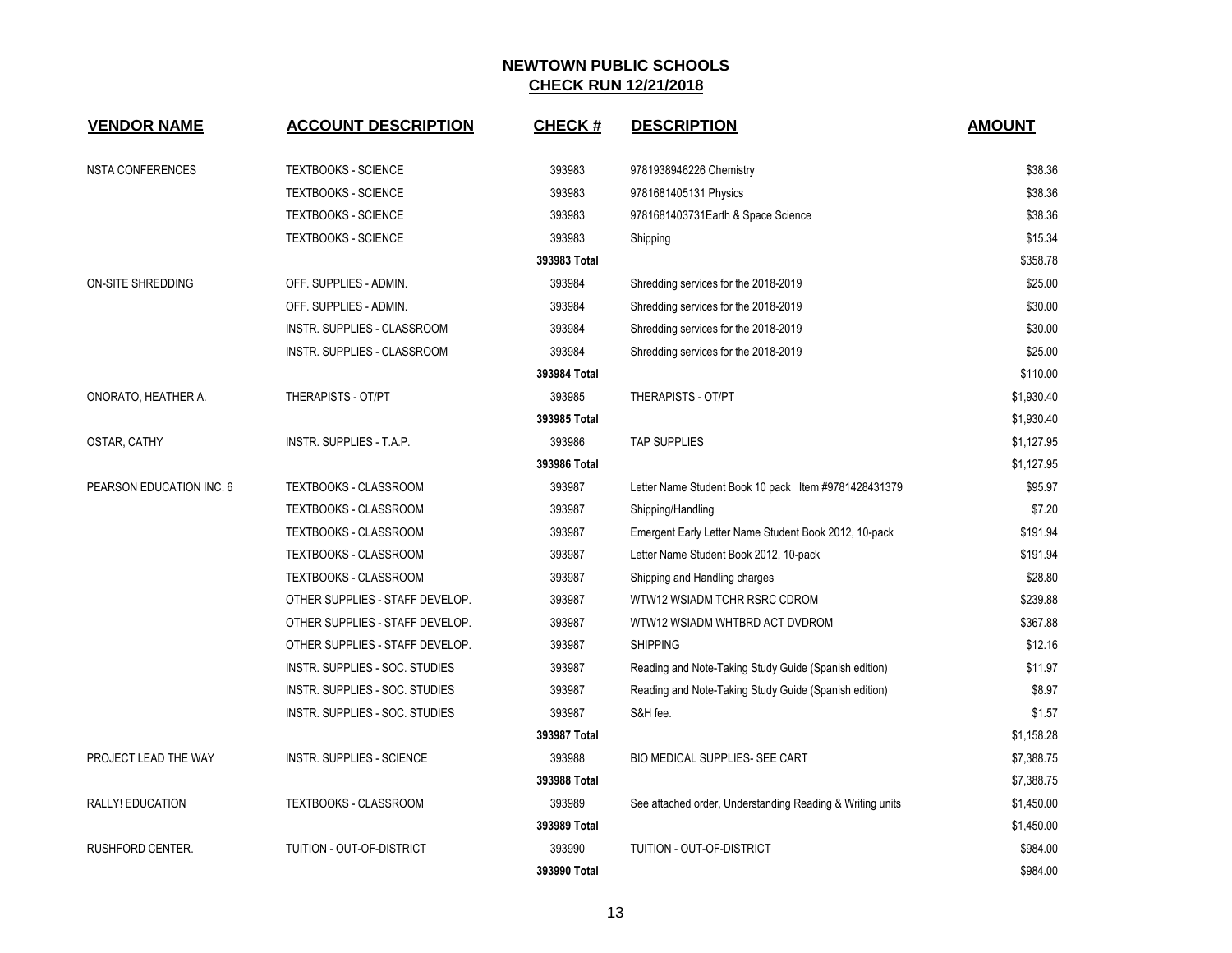| <b>VENDOR NAME</b>              | <b>ACCOUNT DESCRIPTION</b>         | <b>CHECK#</b> | <b>DESCRIPTION</b>                                          | <b>AMOUNT</b> |
|---------------------------------|------------------------------------|---------------|-------------------------------------------------------------|---------------|
|                                 |                                    |               |                                                             |               |
| SAFEGUARD BUSINESS S            | OFF. SUPPLIES - BUS. SERV.         | 393991        | QUANTITY 1200 1099R DOUBLE WINDOW ENV # DWMR                | \$227.24      |
|                                 | OFF. SUPPLIES - BUS. SERV.         | 393991        | QUANTITY 4 500 PKS BLANK W-2 #L87B500                       | \$299.93      |
|                                 | OFF. SUPPLIES - BUS. SERV.         | 393991        | QUANTITY 2000 DBLE WINDOW ENV. #DW387D                      | \$472.54      |
|                                 | OFF. SUPPLIES - BUS. SERV.         | 393991        | QUANTITY 4 PKS PRE-PRINTED 1099 MIC COPY A#LMA              | \$34.00       |
|                                 | OFF. SUPPLIES - BUS. SERV.         | 393991        | QUANTITY 4 PKS MISC. LASER BLANK 1099 #LMBL                 | \$34.00       |
|                                 | OFF. SUPPLIES - BUS. SERV.         | 393991        | QUANTITY 2 PKS LASER 1095-C EMPLOYER #1095C500              | \$192.45      |
|                                 | OFF. SUPPLIES - BUS. SERV.         | 393991        | QUANTITY 1 PK 1095-C CONT INUATION #1095CC50                | \$12.75       |
|                                 | OFF. SUPPLIES - BUS. SERV.         | 393991        | <b>SHIPPING</b>                                             | \$75.61       |
|                                 |                                    | 393991 Total  |                                                             | \$1,348.52    |
| <b>SCHOOL SPECIALTY</b>         | INSTR. SUPPLIES - CLASSROOM        | 393992        | For classroom supplies as needed.                           | \$122.00      |
|                                 |                                    | 393992 Total  |                                                             | \$122.00      |
| SCHUPP. JEFFREY                 | STAFF TRAIN. - ADMIN.              | 393993        | <b>NGSS TRAINING</b>                                        | \$67.58       |
|                                 |                                    | 393993 Total  |                                                             | \$67.58       |
| SECURE ECO SHRED                | <b>INSTR. SUPPLIES - CLASSROOM</b> | 393994        | monthly shredding contract July 2018 - June 2019            | \$35.00       |
|                                 |                                    | 393994 Total  |                                                             | \$35.00       |
| SHAKE UP LEARNING               | STAFF TRAIN. - CLASSROOM           | 393995        | Google Certified Educator Academy (Level 1) online training | \$329.00      |
|                                 |                                    | 393995 Total  |                                                             | \$329.00      |
| SHI INTERNATIONAL CORP.         | TECH. SOFTWARE - INFO. TECH.       | 393996        | <b>Contract Name NHS Software</b>                           | \$279.00      |
|                                 |                                    | 393996 Total  |                                                             | \$279.00      |
| <b>SILVER HILL HOSPITAL</b>     | <b>TUTORS - HOMEBOUND</b>          | 393997        | <b>TUTORS - HOMEBOUND</b>                                   | \$3,200.00    |
|                                 |                                    | 393997 Total  |                                                             | \$3,200.00    |
| SOLTERRA ACADEMY                | TUITION - OUT-OF-DISTRICT          | 393998        | TUITION - OUT-OF-DISTRICT                                   | \$6,745.00    |
|                                 | TUITION - OUT-OF-DISTRICT          | 393998        | TUITION - OUT-OF-DISTRICT                                   | \$3,161.60    |
|                                 | TUITION - OUT-OF-DISTRICT          | 393998        | TUITION - OUT-OF-DISTRICT                                   | \$6,745.00    |
|                                 | TUITION - OUT-OF-DISTRICT          | 393998        | TUITION - OUT-OF-DISTRICT                                   | \$3,161.60    |
|                                 |                                    | 393998 Total  |                                                             | \$19,813.20   |
| SWEETWATER SOUND INC.           | <b>INSTR. SUPPLIES - MUSIC</b>     | 393999        | MUSIC- MIC CABLE AND CONTROLLER                             | \$187.00      |
|                                 |                                    | 393999 Total  |                                                             | \$187.00      |
| <b>TESTA REFRIGERATION, LLC</b> | REPAIRS - CAFETERIA                | 394000        | <b>REPAIR TRAULSON</b>                                      | \$150.00      |
|                                 |                                    | 394000 Total  |                                                             | \$150.00      |
| THORNTON, DIMITRI               | STAFF TRAVEL - PUPIL SERV.         | 394001        | <b>TRAVEL RE-EVEL TESTING</b>                               | \$45.26       |
|                                 |                                    | 394001 Total  |                                                             | \$45.26       |